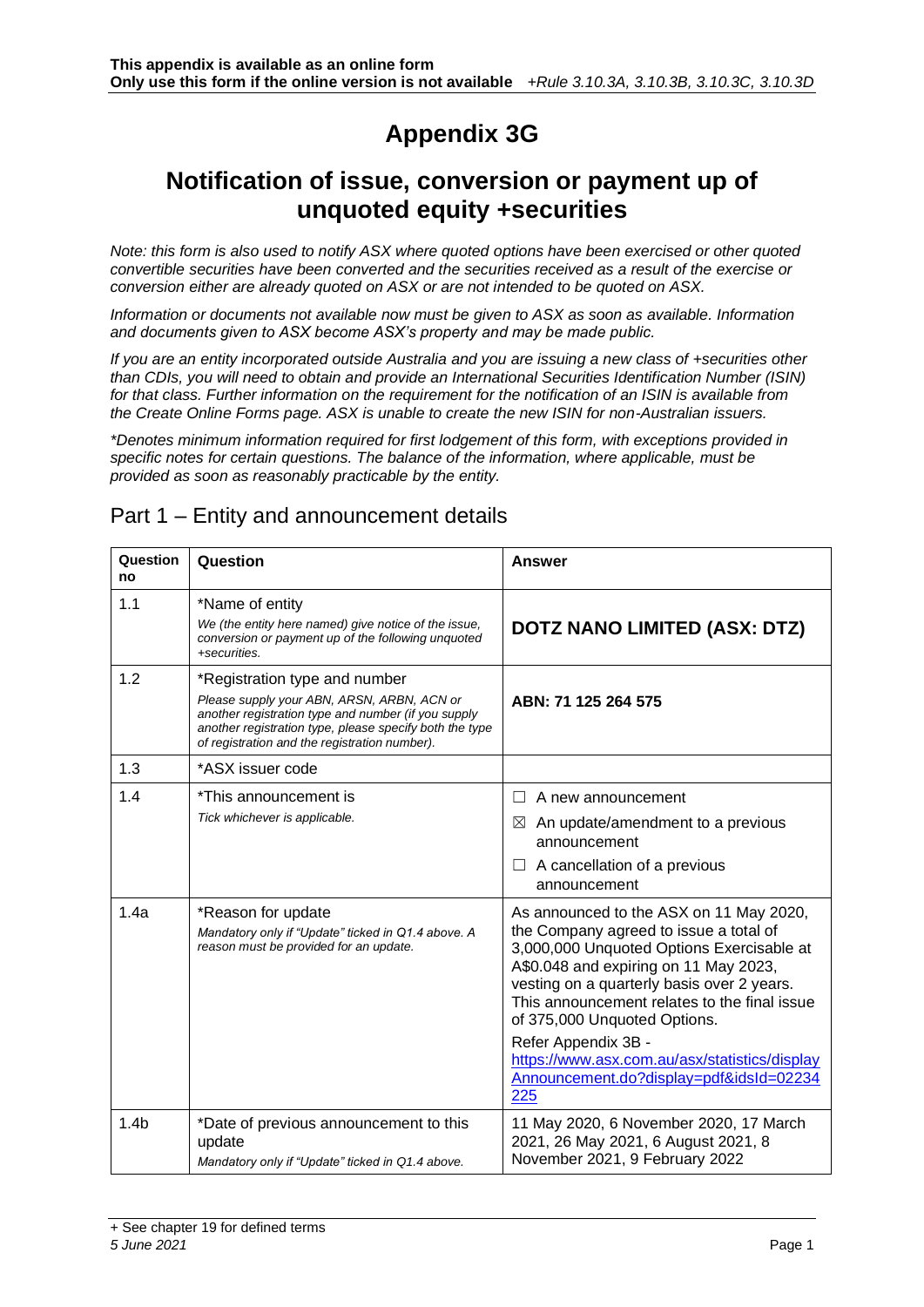#### **This appendix is available as an online form Appendix 3G**

### **Notification of issue, conversion or payment up of unquoted equity +securities**

| 1.4c             | *Reason for cancellation<br>Mandatory only if "Cancellation" ticked in Q1.4 above.                               | N/A        |
|------------------|------------------------------------------------------------------------------------------------------------------|------------|
| 1.4 <sub>d</sub> | *Date of previous announcement to this<br>cancellation<br>Mandatory only if "Cancellation" ticked in Q1.4 above. | N/A        |
| 1.5              | *Date of this announcement                                                                                       | 5 May 2022 |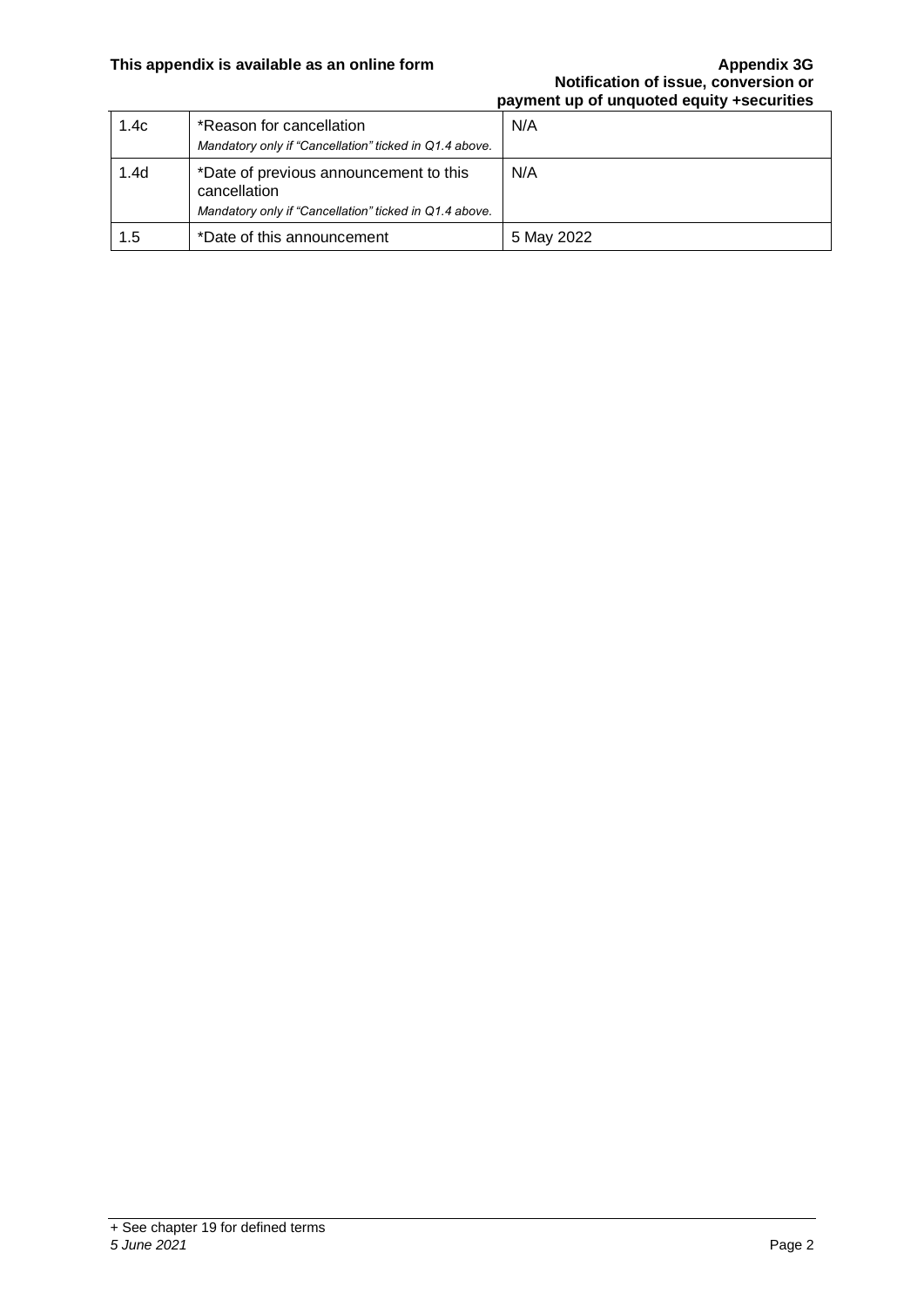## Part 2 – Type of issue

| Question<br>No. | Question                                                                                                                                                                                                                                                                                                                                                                | <b>Answer</b>                                                                                                                                                                                                                                                                                                                                                                                                                                                                                                                                                                                                                                                                                                                                                                                                                                                                                                                                                                                                                                                                                                                                                                                                                                                          |
|-----------------|-------------------------------------------------------------------------------------------------------------------------------------------------------------------------------------------------------------------------------------------------------------------------------------------------------------------------------------------------------------------------|------------------------------------------------------------------------------------------------------------------------------------------------------------------------------------------------------------------------------------------------------------------------------------------------------------------------------------------------------------------------------------------------------------------------------------------------------------------------------------------------------------------------------------------------------------------------------------------------------------------------------------------------------------------------------------------------------------------------------------------------------------------------------------------------------------------------------------------------------------------------------------------------------------------------------------------------------------------------------------------------------------------------------------------------------------------------------------------------------------------------------------------------------------------------------------------------------------------------------------------------------------------------|
| 2.1             | *The +securities the subject of this<br>notification are:<br>Select whichever item is applicable.<br>If you wish to notify ASX of different events involving<br>unquoted securities, please complete a separate<br>Appendix 3G for each event.                                                                                                                          | +Securities issued as part of a<br>⊠<br>transaction or transactions previously<br>announced to the market in an Appendix<br>3B that are not quoted, and are not<br>intended to be quoted, on ASX<br>+Securities issued under a +dividend or<br>ш<br>distribution plan that are not quoted, and<br>are not intended to be quoted, on ASX<br>Unquoted options that have been<br>ப<br>exercised or other unquoted +convertible<br>securities that have been converted<br>$\Box$ Quoted options that have been<br>exercised or other quoted +convertible<br>securities that have been converted<br>where the +securities received as a<br>result of the exercise or conversion<br>either are already quoted on ASX or are<br>not intended to be quoted on ASX<br>$\Box$ Unquoted partly paid +securities upon<br>which a call or instalment has been paid<br>+Securities issued under an +employee<br>⊔<br>incentive scheme that are subject to a<br>restriction on transfer and are not being<br>quoted on ASX until the restriction ends<br>$\Box$ +Other securities issued under an<br>+employee incentive scheme that are<br>not intended to be quoted on ASX<br>Other [please specify]<br>ப<br>If you have selected 'other' please explain the<br>circumstances here: |
| 2.1a            | *Date the +securities the subject of this<br>notification were issued<br>Answer this question if your response to Q2.1 is<br>anything other than "Unquoted partly paid securities<br>upon which a call or instalment has been paid".                                                                                                                                    | 4 May 2022                                                                                                                                                                                                                                                                                                                                                                                                                                                                                                                                                                                                                                                                                                                                                                                                                                                                                                                                                                                                                                                                                                                                                                                                                                                             |
| 2.2a.1          | *Date of Appendix 3B notifying the market<br>of the proposed issue of +securities the<br>subject of this notification<br>Answer this question if your response to Q2.1 is<br>"Securities issued as part of a transaction or<br>transactions previously announced to the market in<br>an Appendix 3B that are not quoted, and are not<br>intended to be quoted, on ASX." | As announced to the ASX on 11 May 2020,<br>the Company agreed to issue a total of<br>3,000,000 Unquoted Options Exercisable at<br>A\$0.048 and expiring on 11 May 2023,<br>vesting on a quarterly basis over 2 years.<br>This announcement relates to the sixth<br>issue of 375,000 Unquoted Options.<br>Refer Appendix 3B -<br>https://www.asx.com.au/asx/statistics/displa<br>yAnnouncement.do?display=pdf&idsId=022<br>34225                                                                                                                                                                                                                                                                                                                                                                                                                                                                                                                                                                                                                                                                                                                                                                                                                                        |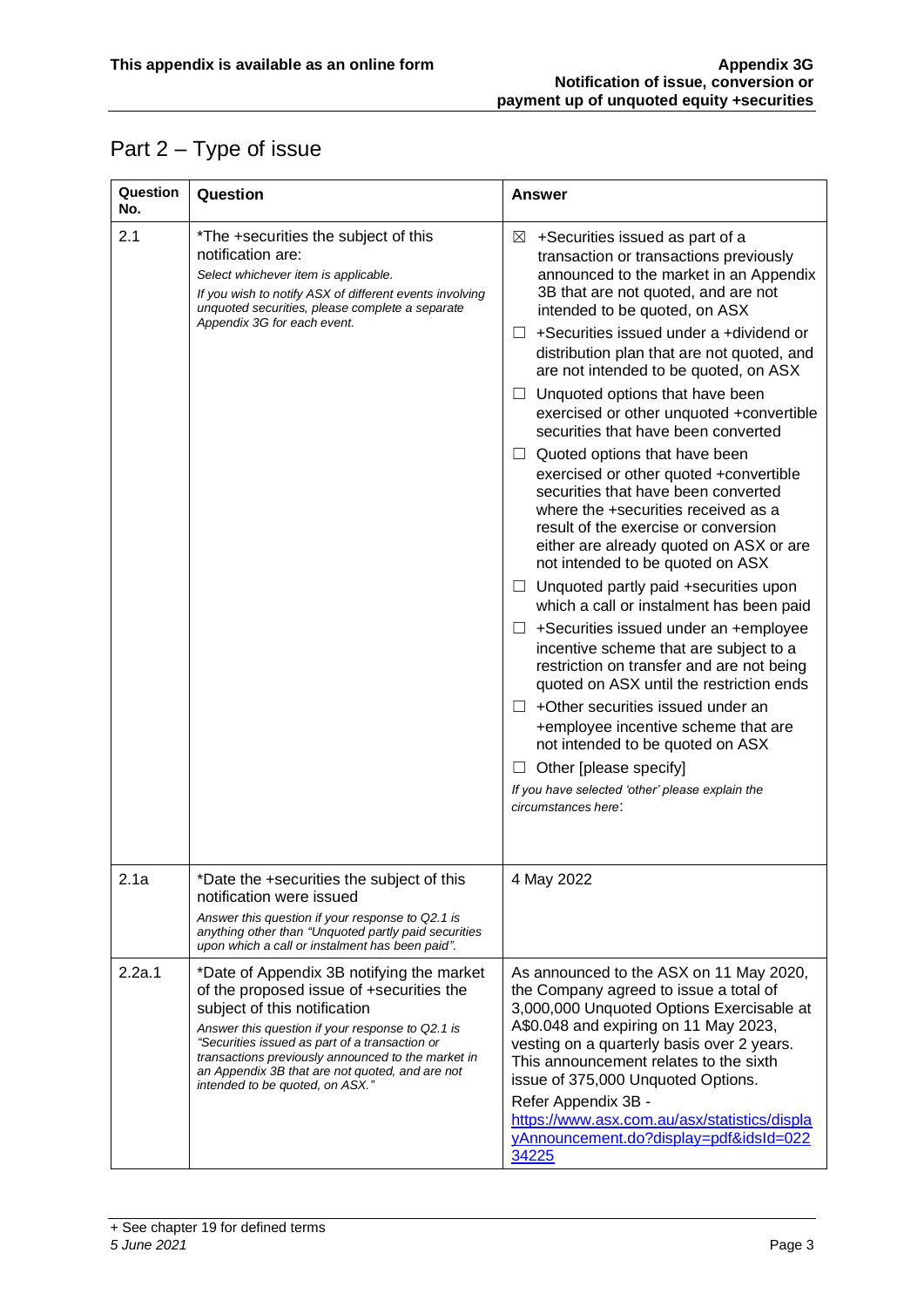| 2.2a.2             | *Are there any further issues of +securities<br>yet to take place to complete the<br>transaction(s) referred to in the<br>Appendix 3B?<br>Answer this question if your response to Q2.1 is                                                                                                                                                                                                                                                            | Yes or No                                  |
|--------------------|-------------------------------------------------------------------------------------------------------------------------------------------------------------------------------------------------------------------------------------------------------------------------------------------------------------------------------------------------------------------------------------------------------------------------------------------------------|--------------------------------------------|
|                    | "Securities issued as part of a transaction or<br>transactions previously announced to the market in<br>an Appendix 3B that are not quoted, and are not<br>intended to be quoted, on ASX".                                                                                                                                                                                                                                                            |                                            |
| 2.2a.2.1           | *Please provide details of the further<br>issues of +securities yet to take place to<br>complete the transaction(s) referred to in<br>the Appendix 3B                                                                                                                                                                                                                                                                                                 | N/A - This is the Final Issue - 4 May 2022 |
|                    | Answer this question if your response to Q2.1 is<br>"Securities issued as part of a transaction or<br>transactions previously announced to the market in<br>an Appendix 3B that are not quoted, and are not<br>intended to be quoted, on ASX" and your response to<br>Q2.2a.2 is "Yes".                                                                                                                                                               |                                            |
|                    | Please provide details of the proposed dates and<br>number of securities for the further issues.                                                                                                                                                                                                                                                                                                                                                      |                                            |
| 2.2 <sub>b.1</sub> | Date of Appendix 3A.1 lodged with ASX in<br>relation to the underlying +dividend or<br>distribution                                                                                                                                                                                                                                                                                                                                                   | N/A                                        |
|                    | Answer this question if your response to Q2.1 is<br>"Being issued under a dividend or distribution plan<br>that are not quoted, and are not intended to be<br>quoted, on ASX".                                                                                                                                                                                                                                                                        |                                            |
| 2.2c.1             | Please state the number and type of<br>options that were exercised or other<br>+convertible securities that were converted<br>(including their ASX security code if<br>available):                                                                                                                                                                                                                                                                    | N/A                                        |
|                    | Answer this question if your response to Q2.1 is<br>"Unquoted options that have been exercised or other<br>unquoted convertible securities that have been<br>converted" or "Quoted options that have been<br>exercised or other quoted convertible securities that<br>have been converted where the securities received as<br>a result of the exercise or conversion either are<br>already quoted on ASX or are not intended to be<br>quoted on ASX". |                                            |
| 2.2c.2             | And the date the options were exercised or<br>other +convertible securities were<br>converted:                                                                                                                                                                                                                                                                                                                                                        | N/A                                        |
|                    | Answer this question if your response to Q2.1 is<br>"Unquoted options that have been exercised or other<br>unquoted convertible securities that have been<br>converted" or "Quoted options that have been<br>exercised or other quoted convertible securities that<br>have been converted where the securities received as<br>a result of the exercise or conversion either are<br>already quoted on ASX or are not intended to be<br>quoted on ASX". |                                            |
|                    | Note: If this occurred over a range of dates, enter the<br>date the last of the options was exercised or<br>convertible securities was converted.                                                                                                                                                                                                                                                                                                     |                                            |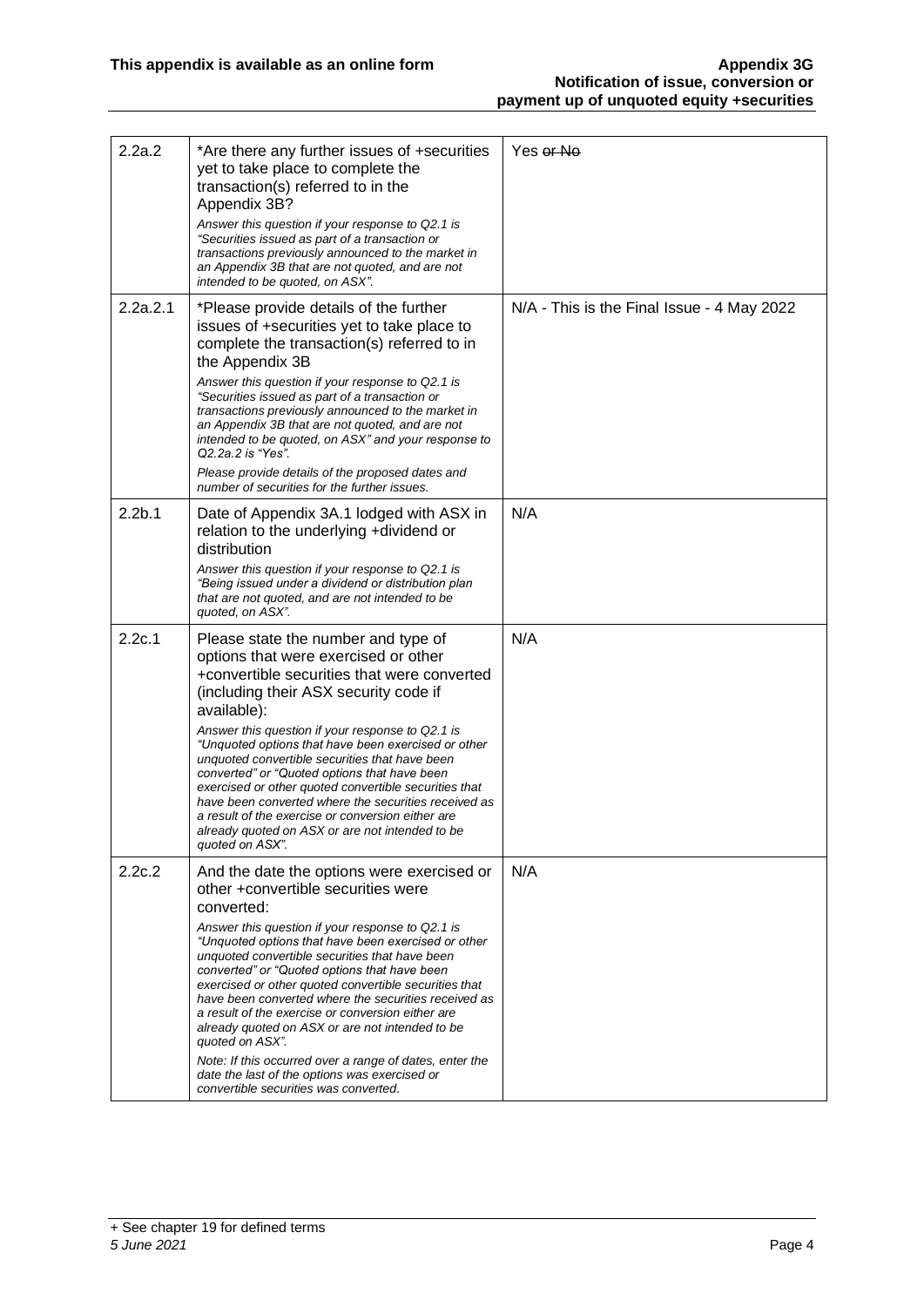| 2.2c.3 | Is this all of the options or other<br>+convertible securities on issue of that type<br>(ie have all of those options now been<br>exercised or have all of those convertible<br>securities now been converted)?<br>Answer this question if your response to Q2.1 is<br>""Unquoted options that have been exercised or other<br>unquoted convertible securities that have been<br>converted" or "Quoted options that have been<br>exercised or other quoted convertible securities that<br>have been converted where the securities received as<br>a result of the exercise or conversion either are<br>already quoted on ASX or are not intended to be<br>quoted on ASX". | Yes or No<br>Note: If you have answered "No", consider whether you<br>need to lodge an Appendix 3H with ASX notifying ASX<br>of the cessation of some or all of the remaining options<br>or other convertible securities under Listing<br>Rule 3.10.E. This may the case, for example, if options<br>have lapsed because they have passed their expiry<br>date without being exercised, or convertible debt<br>securities have been repaid or redeemed without being<br>converted. |
|--------|---------------------------------------------------------------------------------------------------------------------------------------------------------------------------------------------------------------------------------------------------------------------------------------------------------------------------------------------------------------------------------------------------------------------------------------------------------------------------------------------------------------------------------------------------------------------------------------------------------------------------------------------------------------------------|------------------------------------------------------------------------------------------------------------------------------------------------------------------------------------------------------------------------------------------------------------------------------------------------------------------------------------------------------------------------------------------------------------------------------------------------------------------------------------|
| 2.2c.4 | The right of the holder of the options or<br>other +convertible securities to receive the<br>+underlying securities is being satisfied by:<br>Answer this question if your response to Q2.1 is<br>"Unquoted options that have been exercised or other<br>unquoted convertible securities that have been<br>converted" or "Quoted options that have been<br>exercised or other quoted convertible securities that<br>have been converted where the securities received as<br>a result of the exercise or conversion either are<br>already quoted on ASX or are not intended to be<br>quoted on ASX".                                                                       | An issue of new +securities<br>$\Box$<br>A transfer of existing +securities<br>ப<br>A reclassification of the +convertible<br>□<br>securities as securities in the same class<br>as the +underlying securities                                                                                                                                                                                                                                                                     |
| 2.2c.5 | The underlying securities being received<br>by the holder are:<br>Answer this question if your response to Q2.1 is<br>"Unquoted options that have been exercised or other<br>unquoted convertible securities that have been<br>converted".                                                                                                                                                                                                                                                                                                                                                                                                                                | Already quoted by ASX<br>ப<br>Intended to be, but are not yet, quoted<br>ப<br>by ASX<br>Are not, and are not intended to be,<br>Ш<br>quoted by ASX                                                                                                                                                                                                                                                                                                                                 |
| 2.2c.6 | The underlying securities being received<br>by the holder are:<br>Answer this question if your response to Q2.1 is<br>"Quoted options that have been exercised or other<br>quoted convertible securities that have been<br>converted where the securities received as a result of<br>the exercise or conversion either are already quoted<br>on ASX or are not intended to be quoted on ASX".                                                                                                                                                                                                                                                                             | Already quoted by ASX<br>⊔<br>Are not, and are not intended to be,<br>quoted by ASX                                                                                                                                                                                                                                                                                                                                                                                                |
| 2.2c.7 | *Were the options being exercised or other<br>+convertible securities being converted<br>issued under an +employee incentive<br>scheme?<br>Answer this question if your response to Q2.1 is<br>"Unquoted options that have been exercised or other<br>unquoted convertible securities that have been<br>converted" or "Quoted options that have been<br>exercised or other quoted convertible securities that<br>have been converted where the securities received as<br>a result of the exercise or conversion either are<br>already quoted on ASX or are not intended to be<br>quoted on ASX".                                                                          | Yes or No                                                                                                                                                                                                                                                                                                                                                                                                                                                                          |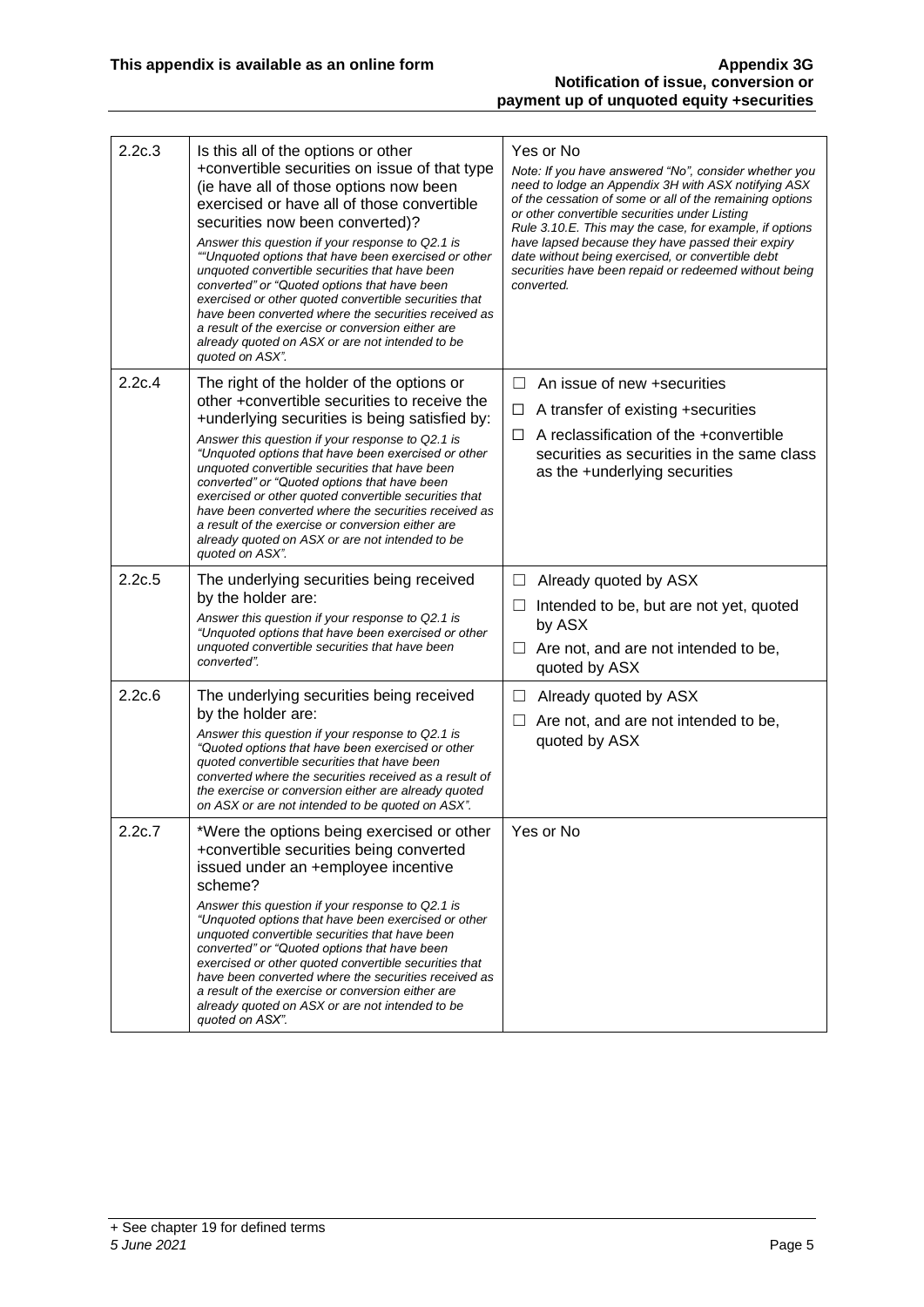| 2.2c.8   | *Are any of the options being exercised or<br>other +convertible securities being<br>converted held by +key management<br>personnel (KMP) or an +associate?<br>Answer this question if your response to Q2.1 is<br>"Unquoted options that have been exercised or other<br>unquoted convertible securities that have been<br>converted" or "Quoted options that have been<br>exercised or other quoted convertible securities that<br>have been converted where the securities received as<br>a result of the exercise or conversion either are<br>already quoted on ASX or are not intended to be<br>quoted on ASX"." and your response to Q2.2c.7 is<br>"Yes".                                                                                                                                                                                                                                                                                                                                             |                           | Yes or No               |                                                                                                                                                                                                                                                                                                                                                                                                                                                                                                                                           |
|----------|-------------------------------------------------------------------------------------------------------------------------------------------------------------------------------------------------------------------------------------------------------------------------------------------------------------------------------------------------------------------------------------------------------------------------------------------------------------------------------------------------------------------------------------------------------------------------------------------------------------------------------------------------------------------------------------------------------------------------------------------------------------------------------------------------------------------------------------------------------------------------------------------------------------------------------------------------------------------------------------------------------------|---------------------------|-------------------------|-------------------------------------------------------------------------------------------------------------------------------------------------------------------------------------------------------------------------------------------------------------------------------------------------------------------------------------------------------------------------------------------------------------------------------------------------------------------------------------------------------------------------------------------|
| 2.2c.8.a | *Provide details of the KMP or associates who are exercising options or converting<br>convertible securities.<br>Answer this question if your response to Q2.1 is "Unquoted options that have been exercised or other unquoted<br>convertible securities that have been converted" or "Quoted options that have been exercised or other quoted<br>convertible securities that have been converted where the securities received as a result of the exercise or<br>conversion either are already quoted on ASX or are not intended to be quoted on ASX", your response to<br>Q2.2c.7 is "Yes" and your response to Q2.2c.8 is "Yes". Repeat the detail in the table below for each KMP<br>involved. If the options or other convertible securities are held by the KMP, repeat the name of the KMP or insert<br>"Same" in "Name of registered holder". If the options or other convertible securities are held by an associate of a<br>KMP, insert the name of the associate in "Name of registered holder". |                           |                         |                                                                                                                                                                                                                                                                                                                                                                                                                                                                                                                                           |
|          | Name of KMP                                                                                                                                                                                                                                                                                                                                                                                                                                                                                                                                                                                                                                                                                                                                                                                                                                                                                                                                                                                                 | Name of registered holder |                         | Number of options<br>being exercised or<br>other +convertible<br>securities being<br>converted                                                                                                                                                                                                                                                                                                                                                                                                                                            |
| 2.2d.1   | Please state the number and type of partly<br>paid +securities upon which a call or<br>instalment has been paid (including their<br>ASX security code if available)?<br>Answer this question if your response to Q2.1 is<br>"Unquoted partly paid securities upon which a call or<br>instalment has been paid".                                                                                                                                                                                                                                                                                                                                                                                                                                                                                                                                                                                                                                                                                             |                           |                         |                                                                                                                                                                                                                                                                                                                                                                                                                                                                                                                                           |
| 2.2d.2   | And the date upon which the call or<br>instalment was paid:<br>Answer this question if your response to Q2.1 is<br>"Unquoted partly paid securities upon which a call or<br>instalment has been paid".<br>Note: If this occurred over a range of dates, enter the<br>date the last of the payments was made.                                                                                                                                                                                                                                                                                                                                                                                                                                                                                                                                                                                                                                                                                                |                           |                         |                                                                                                                                                                                                                                                                                                                                                                                                                                                                                                                                           |
| 2.2d.3   | Has the call or instalment been paid on all<br>of the partly paid +securities in question?<br>Answer this question if your response to Q2.1 is<br>"Unquoted partly paid securities upon which a call or<br>instalment has been paid".                                                                                                                                                                                                                                                                                                                                                                                                                                                                                                                                                                                                                                                                                                                                                                       |                           | Yes or No<br>Rule 3.12. | Note: If you have answered "No", consider whether you<br>need to lodge an Appendix 3H with ASX notifying ASX<br>of the cessation of some or all of the remaining partly<br>paid securities under Listing Rule 3.10.E. This may the<br>case, for example, if partly paid securities that have not<br>had the call paid by the due date will be cancelled. If<br>you are an NL company, consider also whether you<br>have notification obligations in relation to any forfeiture<br>of the partly paid securities not paid up under Listing |
| 2.2d.4   | Are the securities on which the call or<br>instalment was paid now fully paid?                                                                                                                                                                                                                                                                                                                                                                                                                                                                                                                                                                                                                                                                                                                                                                                                                                                                                                                              |                           | Yes or No               |                                                                                                                                                                                                                                                                                                                                                                                                                                                                                                                                           |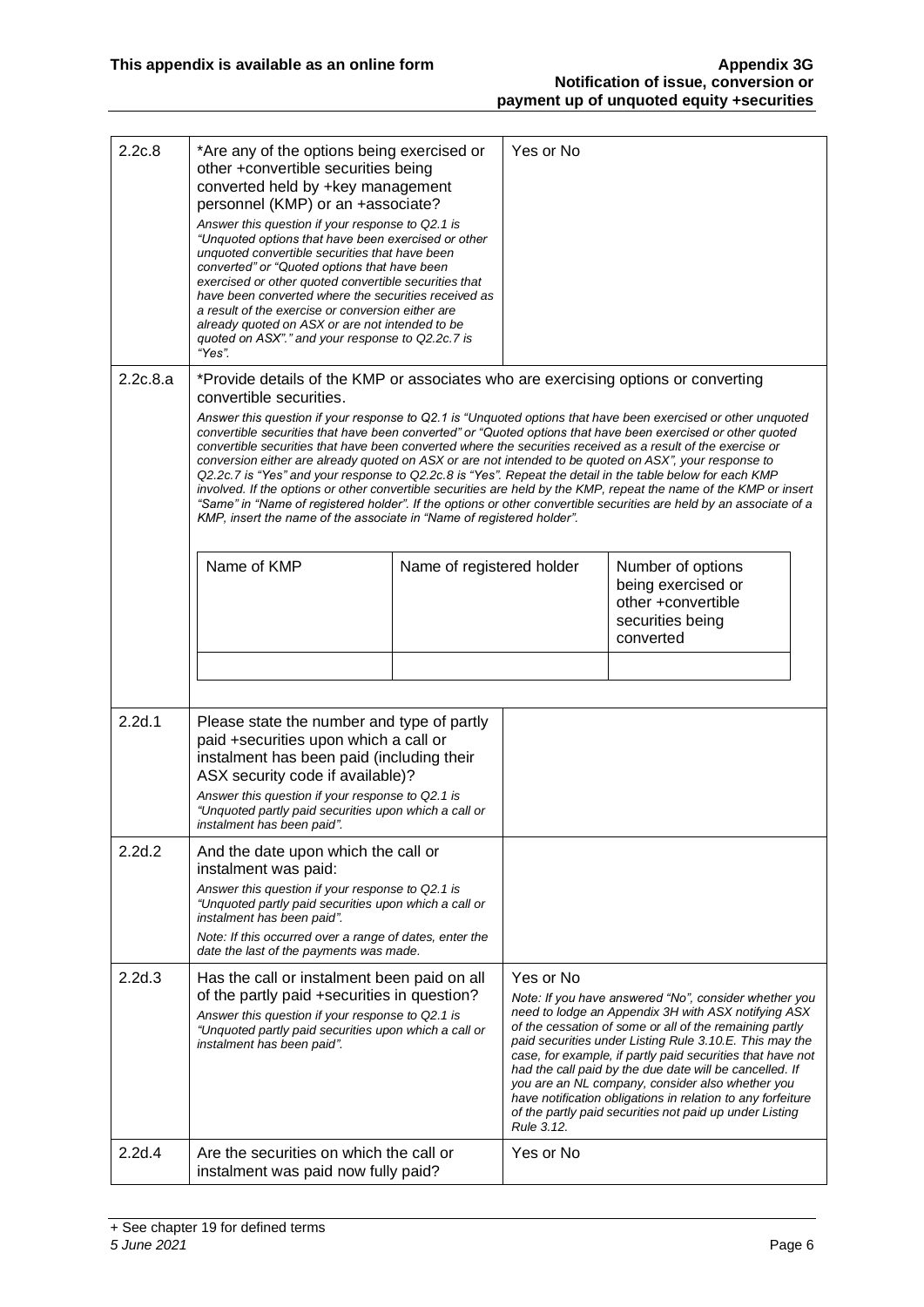| 2.2e.1   | Please state the number and type of<br>+securities (including their ASX security<br>code) issued under the +employee<br>incentive scheme<br>Answer this question if your response to Q2.1 is<br>"Securities issued under an employee incentive<br>scheme that are subject to a restriction on transfer<br>and are not being quoted on ASX until the restriction<br>ends" or "Other securities issued under an employee<br>incentive scheme that are not intended to be quoted<br>on ASX".                                                                                                                                                                                                                                                                                                                                                 |  |           |                       |  |
|----------|-------------------------------------------------------------------------------------------------------------------------------------------------------------------------------------------------------------------------------------------------------------------------------------------------------------------------------------------------------------------------------------------------------------------------------------------------------------------------------------------------------------------------------------------------------------------------------------------------------------------------------------------------------------------------------------------------------------------------------------------------------------------------------------------------------------------------------------------|--|-----------|-----------------------|--|
| 2.2e.2   | *Please attach a document or provide<br>details of a URL link for a document lodged<br>with ASX detailing the terms of the<br>+employee incentive scheme or a<br>summary of the terms.<br>Answer this question if your response to Q2.1 is<br>"Securities issued under an employee incentive<br>scheme that are subject to a restriction on transfer<br>and are not being quoted on ASX until the restriction<br>ends" or "Other securities issued under an employee<br>incentive scheme that are not intended to be quoted<br>on ASX".                                                                                                                                                                                                                                                                                                   |  |           |                       |  |
| 2.2e.3   | *Were any of the +securities issued to<br>+key management personnel (KMP) or an<br>+associate<br>Answer this question if your response to Q2.1 is<br>"Securities issued under an employee incentive<br>scheme that are subject to a restriction on transfer<br>and are not being quoted on ASX until the restriction<br>ends" or "Other securities issued under an employee<br>incentive scheme that are not intended to be quoted<br>on ASX".                                                                                                                                                                                                                                                                                                                                                                                            |  | Yes or No |                       |  |
| 2.2e.3.a | *Provide details of the KMP or +associates being issued +securities.<br>Answer this question if your response to Q2.1 is "Securities issued under an employee incentive scheme that are<br>subject to a restriction on transfer and are not being quoted on ASX until the restriction ends" or "Other securities<br>issued under an employee incentive scheme that are not intended to be quoted on ASX" and your response to<br>Q2.2e.3 is "Yes". Repeat the detail in the table below for each KMP involved in the issue. If the securities are<br>being issued to the KMP, repeat the name of the KMP or insert "Same" in "Name of registered holder". If the<br>securities are being issued to an associate of a KMP, insert the name of the associate in "Name of registered<br>holder".<br>Name of KMP<br>Name of registered holder |  |           | Number of +securities |  |
|          |                                                                                                                                                                                                                                                                                                                                                                                                                                                                                                                                                                                                                                                                                                                                                                                                                                           |  |           |                       |  |
| 2.2f.1   | *Were the +securities issued for a cash<br>consideration?<br>Answer this question if your response to Q2.1 is<br>"Other".<br>If the securities are being issued for nil cash<br>consideration, answer this question "No".                                                                                                                                                                                                                                                                                                                                                                                                                                                                                                                                                                                                                 |  | Yes or No |                       |  |
| 2.2f.1.a | *In what currency was the cash<br>consideration paid?<br>Answer this question if your response to Q2.1 is<br>"Other" and your response to Q2.2f.1 is "Yes".<br>For example, if the consideration is being paid in<br>Australian Dollars, state AUD.                                                                                                                                                                                                                                                                                                                                                                                                                                                                                                                                                                                       |  |           |                       |  |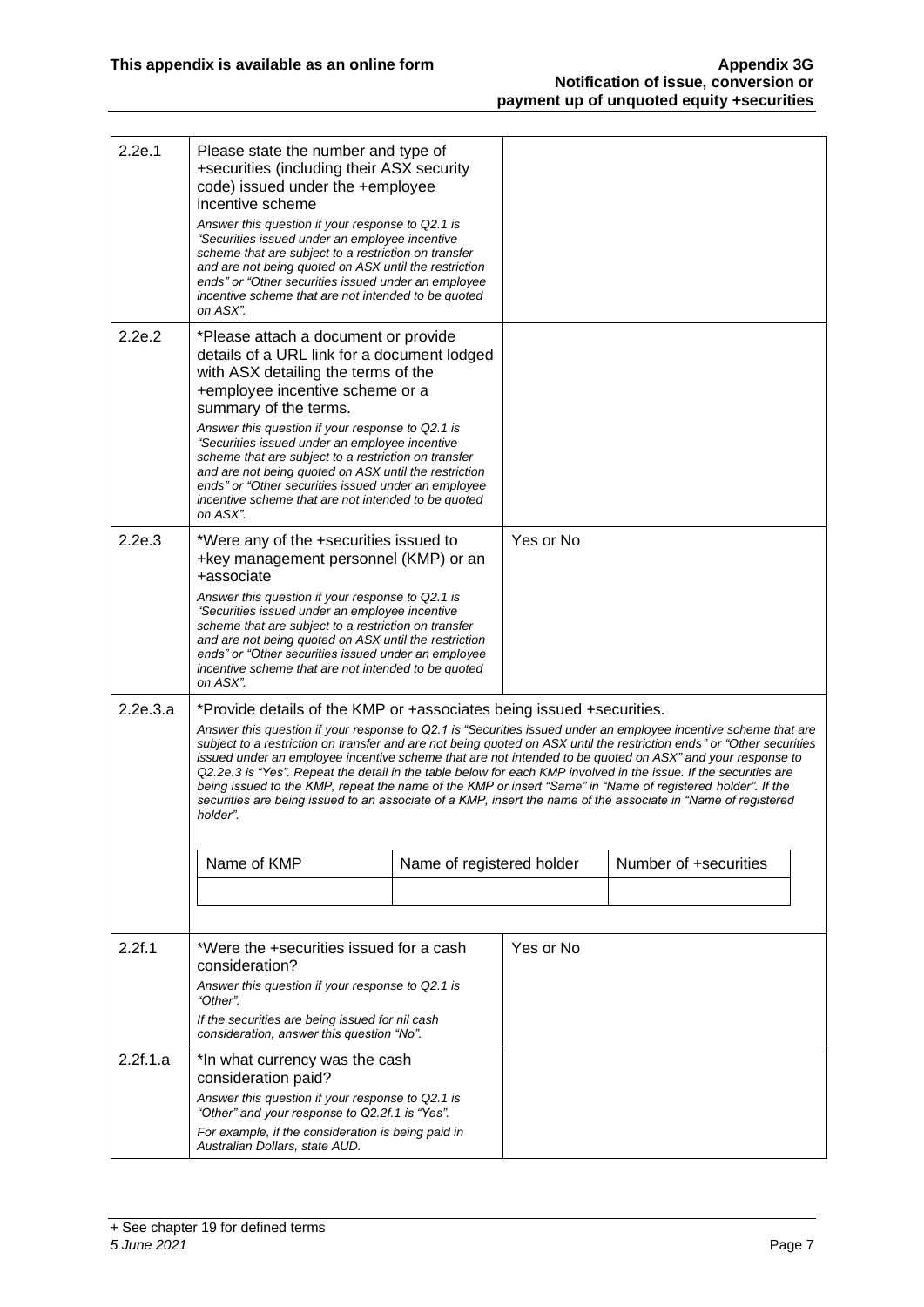| 2.2f.1.b         | *What was the issue price per +security<br>Answer this question if your response to Q2.1 is<br>"Other" and your response to Q2.2f.1 is "Yes", and by<br>reference to the issue currency provided in your<br>response to Q2.2f.1.a.<br>Note: you cannot enter a nil amount here. If the<br>securities are being issued for nil cash consideration,<br>answer Q2.2f.1 as "No" and complete Q2.2f.1.c.                                                                                                                                                                                                                                                                                           |                                                                                                                                                                                                                                                                                                                       |
|------------------|-----------------------------------------------------------------------------------------------------------------------------------------------------------------------------------------------------------------------------------------------------------------------------------------------------------------------------------------------------------------------------------------------------------------------------------------------------------------------------------------------------------------------------------------------------------------------------------------------------------------------------------------------------------------------------------------------|-----------------------------------------------------------------------------------------------------------------------------------------------------------------------------------------------------------------------------------------------------------------------------------------------------------------------|
| 2.2f.1.c         | Please describe the consideration provided<br>for the +securities<br>Answer this question if your response to Q2.1 is<br>"Other" and your response to Q2.2f.1 is "No".                                                                                                                                                                                                                                                                                                                                                                                                                                                                                                                        |                                                                                                                                                                                                                                                                                                                       |
| 2.2f.2           | *The purpose(s) for which the entity issued<br>the +securities was:<br>Answer this question if your response to Q2.1 is<br>"Other".<br>You may select one or more of the items in the list.                                                                                                                                                                                                                                                                                                                                                                                                                                                                                                   | To raise additional working capital<br>⊔<br>To fund the retirement of debt<br>$\perp$<br>To pay for the acquisition of an asset<br>ப<br>[provide details below]<br>To pay for services rendered<br>$\Box$<br>[provide details below]<br>Other [provide details below]<br>ш<br><b>Additional details:</b>              |
| 2.2f.3           | Please provide any further information<br>needed to understand the circumstances in<br>which you are notifying the issue of these<br>+securities to ASX, including why the issue<br>of the +securities has not been previously<br>announced to the market in an<br>Appendix 3B<br>You must answer this question if your response to<br>Q2.1 is "Other". If there is no other information to<br>provide, please answer "Not applicable" or "N/A".                                                                                                                                                                                                                                              |                                                                                                                                                                                                                                                                                                                       |
| 2.3a             | *This notification is given in relation to an<br>issue of +securities in a class which is not<br>quoted on ASX and which:<br>Answer this question if your response to Q2.1 is<br>anything other than "Unquoted options that have been<br>exercised or other unquoted convertible securities<br>that have been converted", "Quoted options that have<br>been exercised or other quoted convertible securities<br>that have been converted where the securities<br>received as a result of the exercise or conversion<br>either are already quoted on ASX or are not intended<br>to be quoted on ASX" or "Unquoted partly paid<br>securities upon which a call or instalment has been<br>paid". | $\Box$ has an existing ASX security code<br>("existing class")<br>$\Box$ does not have an existing ASX security<br>code ("new class")                                                                                                                                                                                 |
| 2.3 <sub>b</sub> | *The +securities being issued, transferred<br>or re-classified as a result of the options<br>being exercised or other +convertible<br>securities being converted are:<br>Answer this question if your response to Q2.1 is<br>"Unquoted options that have been exercised or other<br>unquoted convertible securities that have been<br>converted" or "Quoted options that have been<br>exercised or other quoted convertible securities that<br>have been converted where the securities received as<br>a result of the exercise or conversion either are<br>already quoted on ASX or are not intended to be<br>quoted on ASX".                                                                | securities that have already been quoted<br>ப<br>on ASX ("existing class")<br>in a class which is not quoted on ASX<br>⊔<br>but which has an existing ASX security<br>code ("existing class")<br>in a class which is not quoted on ASX<br>ப<br>and which does not have an existing<br>ASX security code ("new class") |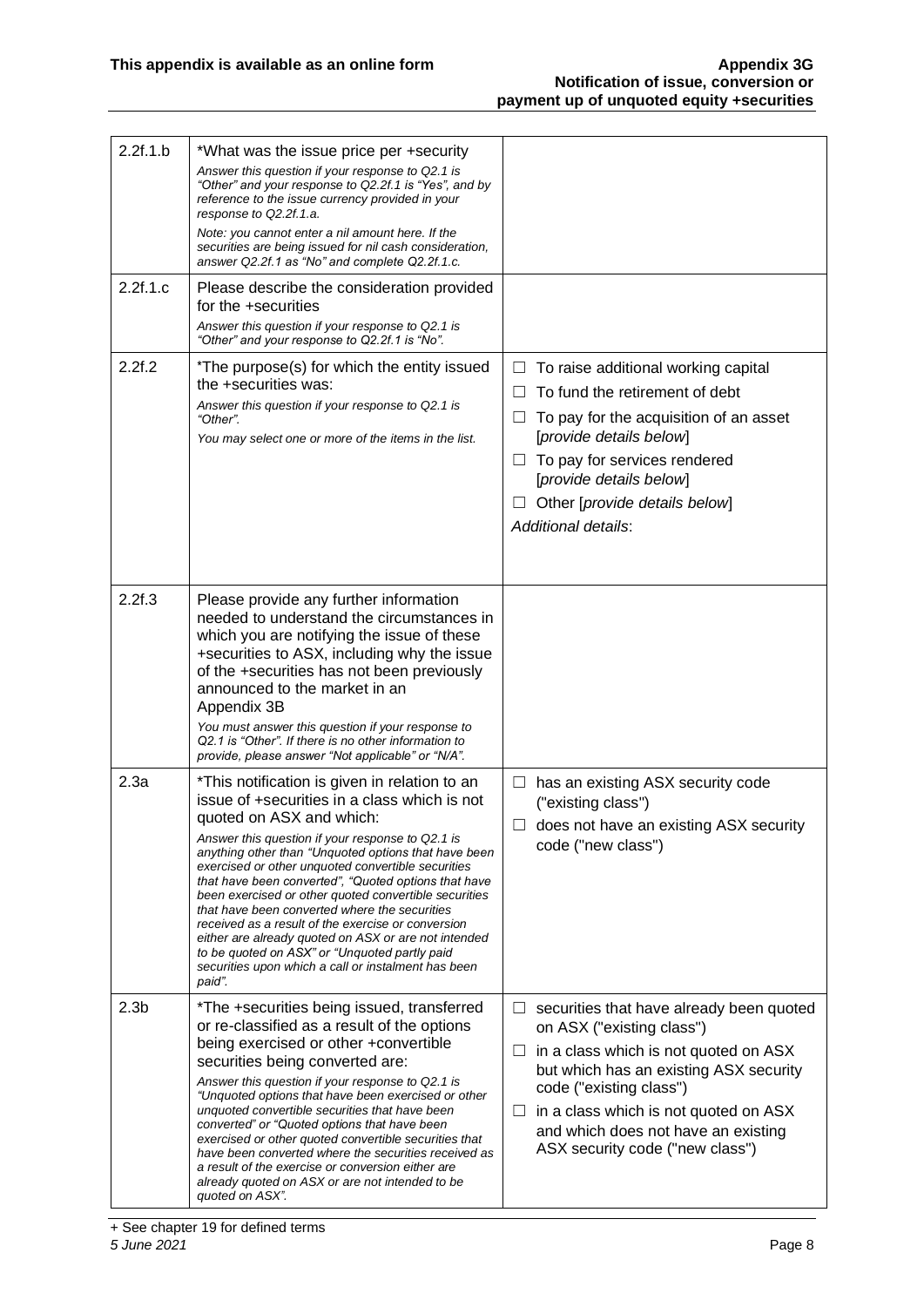| 2.3 <sub>c</sub><br>*The call or instalment the subject of this<br>notification is being paid on +securities<br>which are not quoted on ASX and which:<br>Answer this question if your response to Q2.1 is<br>"Unquoted partly paid securities upon which a call or<br>instalment has been paid". | $\Box$ have an existing ASX security code<br>("existing class")<br>do not have an existing ASX security<br>$\Box$<br>code ("new class") |
|---------------------------------------------------------------------------------------------------------------------------------------------------------------------------------------------------------------------------------------------------------------------------------------------------|-----------------------------------------------------------------------------------------------------------------------------------------|
|---------------------------------------------------------------------------------------------------------------------------------------------------------------------------------------------------------------------------------------------------------------------------------------------------|-----------------------------------------------------------------------------------------------------------------------------------------|

#### Part 3A – number and type of +securities the subject of this notification (existing or new class) where issue has previously been notified to ASX in an Appendix 3B

*Answer the questions in this Part if your response to Q2.1 is "Securities issued as part of a transaction or transactions previously announced to the market in an Appendix 3B that are not quoted, and are not intended to be quoted, on ASX".*

| Question<br>No. | Question                                                                                                        | <b>Answer</b> |
|-----------------|-----------------------------------------------------------------------------------------------------------------|---------------|
| 3A.1            | *ASX security code & description                                                                                |               |
| 3A.2            | *Number of +securities issued/paid up                                                                           |               |
| 3A.3            | Any other information the entity wishes to<br>provide about the +securities the subject of<br>this notification |               |

#### Part 3B – number and type of +securities the subject of this notification (existing class) where issue has not previously been notified to ASX in an Appendix 3B

*Answer the questions in this part if your response to Q2.1 is anything other than "Securities issued as part of a transaction or transactions previously announced to the market in an Appendix 3B that are not quoted, and are not intended to be quoted, on ASX" and your response to Q2.3a, 2.3b or 2.3c (as applicable) is "existing class". If your response to Q2.1 is "Unquoted options that have been exercised or other unquoted convertible securities that have been converted" or "Quoted options that have been exercised or other quoted convertible securities that have been converted where the securities received as a result of the exercise or conversion either are already quoted on ASX or are not intended to be quoted on ASX", the questions in this part relate to the securities issued, transferred or re-classified as a result of the exercise of the options or the conversion of the convertible securities. If your response to Q2.1 is "Unquoted partly paid securities upon which a call or instalment has been paid", the questions in this part relate to the securities arising from that payment. Otherwise, the questions in this part relate to the securities issued by the entity which are the subject of this notification and which are described in the response to Q2.1.*

| Question<br>No. | Question                                                          | <b>Answer</b> |
|-----------------|-------------------------------------------------------------------|---------------|
| 3B.1            | *ASX security code & description                                  |               |
| 3B.2            | *Number of +securities<br>issued/transferred/reclassified/paid up |               |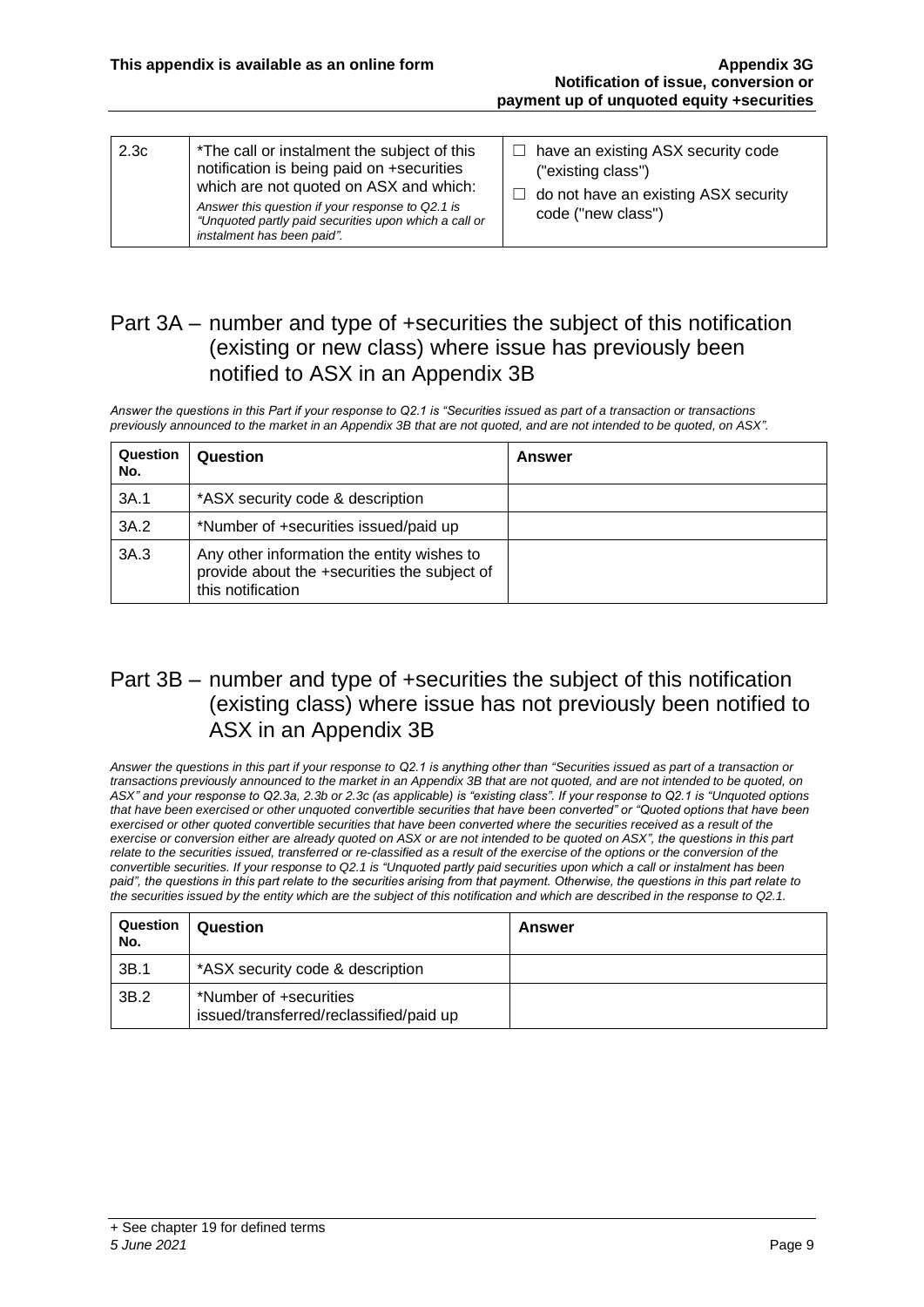| 3B.3a | *Will the +securities rank equally in all<br>respects from their issue date with the<br>existing issued +securities in that class?<br>You do not need to answer this question if your<br>response to Q2.1 is ""Unquoted options that have been<br>exercised or other unquoted convertible securities that<br>have been converted" or "Quoted options that have<br>been exercised or other quoted convertible securities<br>that have been converted where the securities received<br>as a result of the exercise or conversion either are<br>already quoted on ASX or are not intended to be<br>quoted on ASX", and your response to Q2.2c.4 is "A<br>transfer of existing securities" and your response to<br>Q2.3b is "securities that have already been quoted on<br>ASX".                                       | Yes or No |
|-------|---------------------------------------------------------------------------------------------------------------------------------------------------------------------------------------------------------------------------------------------------------------------------------------------------------------------------------------------------------------------------------------------------------------------------------------------------------------------------------------------------------------------------------------------------------------------------------------------------------------------------------------------------------------------------------------------------------------------------------------------------------------------------------------------------------------------|-----------|
| 3B.3b | *Is the actual date from which the<br>+securities will rank equally (non-ranking<br>end date) known?<br>You do not need to answer this question if your<br>response to Q2.1 is "Unguoted options that have been<br>exercised or other unquoted convertible securities that<br>have been converted" or "Quoted options that have<br>been exercised or other quoted convertible securities<br>that have been converted where the securities received<br>as a result of the exercise or conversion either are<br>already quoted on ASX or are not intended to be<br>quoted on ASX", your response to Q2.2c.4 is "A<br>transfer of existing securities" and your response to<br>Q2.3b is "securities that have already been quoted on<br>ASX".<br>Otherwise answer this question if your response to<br>Q3B.3a is "No". | Yes or No |
| 3B.3c | *Provide the actual non-ranking end date<br>You do not need to answer this question if your<br>response to Q2.1 is "Unquoted options that have been<br>exercised or other unquoted convertible securities that<br>have been converted" or "Quoted options that have<br>been exercised or other quoted convertible securities<br>that have been converted where the securities received<br>as a result of the exercise or conversion either are<br>already quoted on ASX or are not intended to be<br>quoted on ASX", your response to Q2.2c.4 is "A<br>transfer of existing securities" and your response to<br>Q2.3b is "securities that have already been quoted on<br>ASX".<br>Otherwise answer this question if your response to<br>Q3B.3a is "No" and your response to Q3B.3b is "Yes".                        |           |
| 3B.3d | *Provide the estimated non-ranking end<br>period<br>You do not need to answer this question if your<br>response to Q2.1 is "Unquoted options that have been<br>exercised or other unquoted convertible securities that<br>have been converted" or "Quoted options that have<br>been exercised or other quoted convertible securities<br>that have been converted where the securities received<br>as a result of the exercise or conversion either are<br>already quoted on ASX or are not intended to be<br>quoted on ASX", your response to Q2.2c.4 is "A<br>transfer of existing securities" and your response to<br>Q2.3b is "securities that have already been quoted on<br>ASX"<br>Otherwise answer this question if your response to<br>Q3B.3a is "No" and your response to Q3B.3b is "No".                  |           |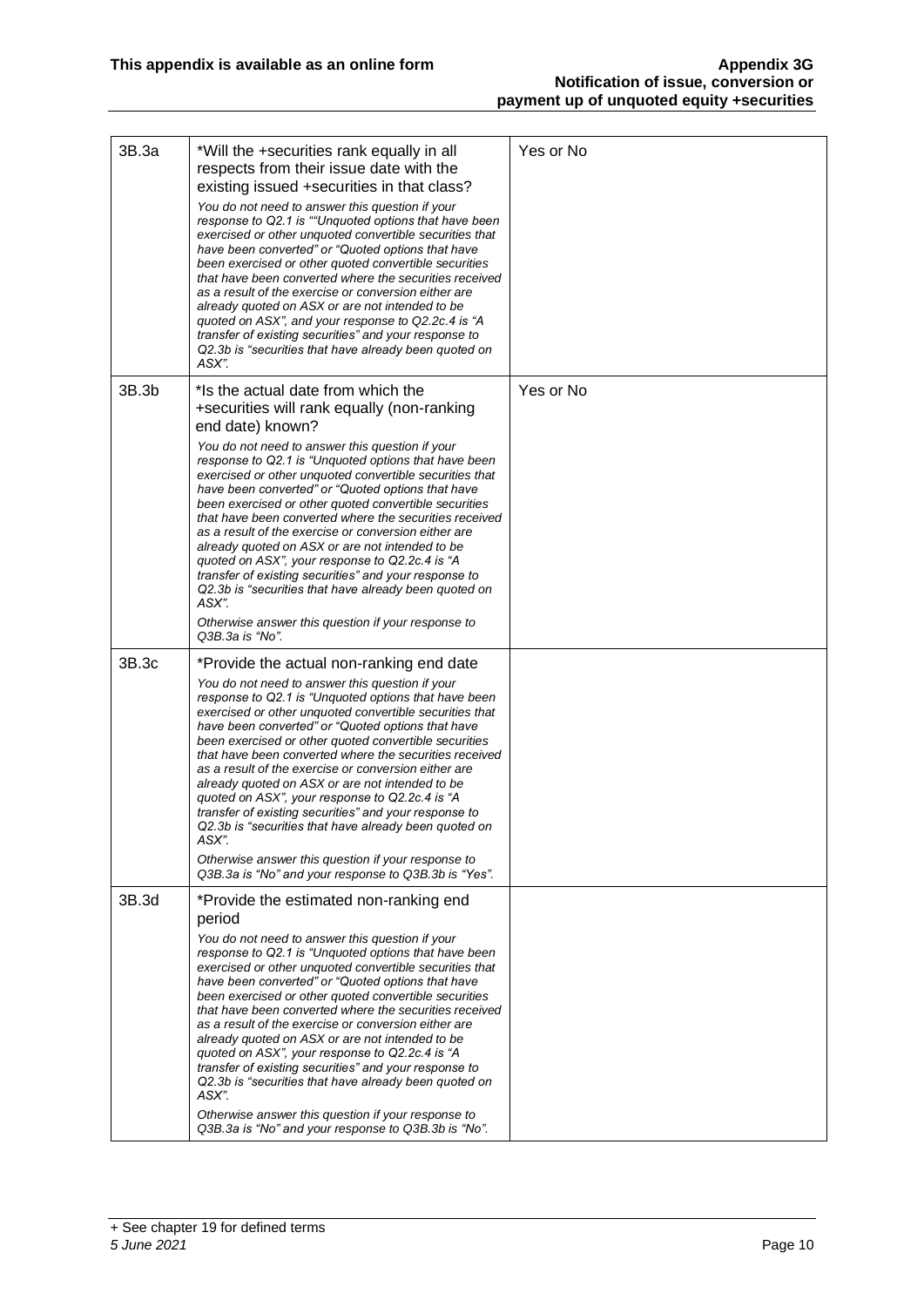| 3B.3e | *Please state the extent to which the<br>+securities do not rank equally:<br>in relation to the next dividend,<br>distribution or interest payment; or                                                                                                                                                                                                                                                                                                                                                                                                                                                                             |  |
|-------|------------------------------------------------------------------------------------------------------------------------------------------------------------------------------------------------------------------------------------------------------------------------------------------------------------------------------------------------------------------------------------------------------------------------------------------------------------------------------------------------------------------------------------------------------------------------------------------------------------------------------------|--|
|       | for any other reason                                                                                                                                                                                                                                                                                                                                                                                                                                                                                                                                                                                                               |  |
|       | Otherwise answer this question if your response to<br>Q3B.3a is "No".                                                                                                                                                                                                                                                                                                                                                                                                                                                                                                                                                              |  |
|       | You do not need to answer this question if your<br>response to Q2.1 is "Unquoted options that have been<br>exercised or other unquoted convertible securities that<br>have been converted" or "Quoted options that have<br>been exercised or other quoted convertible securities<br>that have been converted where the securities received<br>as a result of the exercise or conversion either are<br>already quoted on ASX or are not intended to be<br>quoted on ASX", your response to Q2.2c.4 is "A<br>transfer of existing securities" and your response to<br>Q2.3b is "securities that have already been quoted on<br>ASX". |  |
|       | For example, the securities may not rank at all, or may<br>rank proportionately based on the percentage of the<br>period in question they have been on issue, for the<br>next dividend, distribution or interest payment; or they<br>may not be entitled to participate in some other event,<br>such as an entitlement issue.                                                                                                                                                                                                                                                                                                      |  |
| 3B.4  | Any other information the entity wishes to<br>provide about the +securities the subject of<br>this notification                                                                                                                                                                                                                                                                                                                                                                                                                                                                                                                    |  |

#### Part 3C – number and type of +securities the subject of this notification (new class)

*Answer the questions in this part if your response to Q2.1 is anything other than "Securities issued as part of a transaction or transactions previously announced to the market in an Appendix 3B that are not quoted, and are not intended to be quoted, on ASX" and your response to Q2.3a, 2.3b or 2.3c (as applicable) is "new class". If your response to Q2.1 is "Unquoted options that have been exercised or other unquoted convertible securities that have been converted" or "Quoted options that have been exercised or other quoted convertible securities that have been converted where the securities received as a result of the exercise or conversion either are already quoted on ASX or are not intended to be quoted on ASX", the questions in this part*  relate to the securities being issued, transferred or reclassified as a result of the exercise of the options or the conversion of the *convertible securities. If your response to Q2.1 is "Unquoted partly paid securities upon which a call or instalment has been paid", the questions in this part relate to the call paid or fully paid securities arising from that payment. Otherwise, the questions in this part relate to the securities issued by the entity which are the subject of this notification and which are described in the response to Q2.1.*

| Question<br>No. | Question                                                                                                                                                                                                                                                                                                                                                                                                                                                                                                                                                                                                                                                            | Answer                                                                                                                                                                                                                             |
|-----------------|---------------------------------------------------------------------------------------------------------------------------------------------------------------------------------------------------------------------------------------------------------------------------------------------------------------------------------------------------------------------------------------------------------------------------------------------------------------------------------------------------------------------------------------------------------------------------------------------------------------------------------------------------------------------|------------------------------------------------------------------------------------------------------------------------------------------------------------------------------------------------------------------------------------|
| 3C.1            | *Security description                                                                                                                                                                                                                                                                                                                                                                                                                                                                                                                                                                                                                                               |                                                                                                                                                                                                                                    |
| 3C.2            | *Security type<br>Select one item from the list that best describes the<br>securities the subject of this form. This will determine<br>more detailed questions to be asked about the security<br>later in this section. Select "ordinary fully or partly paid<br>shares/units" for stapled securities or CDIs. For interest<br>rate securities, please select the appropriate choice<br>from either "Convertible debt securities" or "Non-<br>convertible debt securities". Select "Other" for<br>performance shares/units and performance<br>options/rights or if the selections available in the list do<br>not appropriately describe the security being issued. | Ordinary fully or partly paid shares/units<br>$\perp$<br>Options<br>⋈<br>+Convertible debt securities<br>$\perp$<br>Non-convertible +debt securities<br>$\Box$<br>Redeemable preference shares/units<br>$\vert \ \ \vert$<br>Other |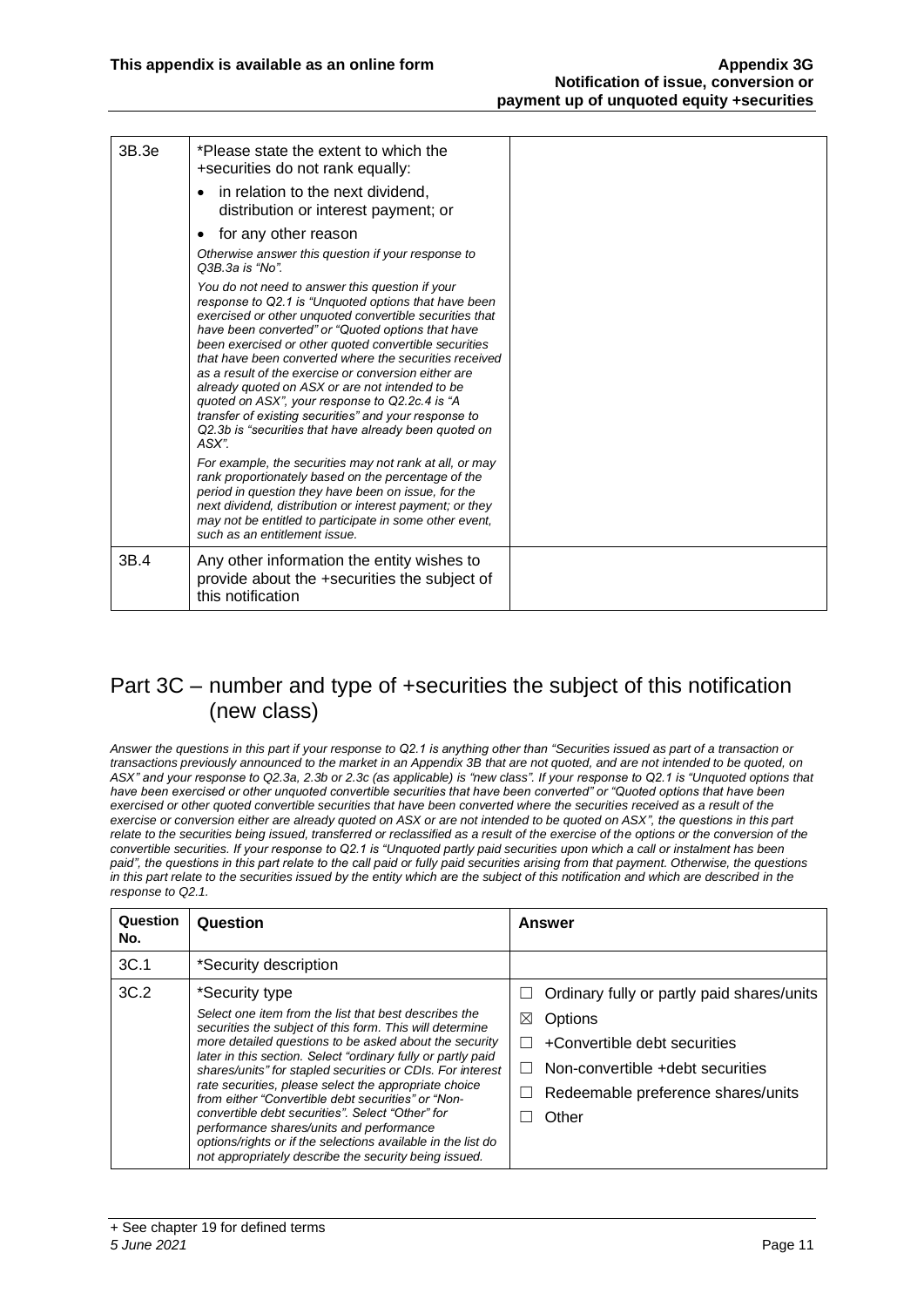| 3C.3  | <b>ISIN</b> code                                                                                                                                                                                                                                                                                                                                                                                                                                                                                                   |                                                                                                                                                                                                                                                                                                                                    |
|-------|--------------------------------------------------------------------------------------------------------------------------------------------------------------------------------------------------------------------------------------------------------------------------------------------------------------------------------------------------------------------------------------------------------------------------------------------------------------------------------------------------------------------|------------------------------------------------------------------------------------------------------------------------------------------------------------------------------------------------------------------------------------------------------------------------------------------------------------------------------------|
|       | Answer this question if you are an entity incorporated<br>outside Australia and you are issuing a new class of<br>securities other than CDIs. See also the note at the top<br>of this form.                                                                                                                                                                                                                                                                                                                        |                                                                                                                                                                                                                                                                                                                                    |
| 3C.4  | *Number of +securities issued/paid up                                                                                                                                                                                                                                                                                                                                                                                                                                                                              | 375,000 Unquoted Options (ASX:<br>DTZAAC)                                                                                                                                                                                                                                                                                          |
| 3C.5a | *Will all the +securities issued in this class<br>rank equally in all respects from the issue<br>date?                                                                                                                                                                                                                                                                                                                                                                                                             | Yes or No                                                                                                                                                                                                                                                                                                                          |
| 3C.5b | *Is the actual date from which the<br>+securities will rank equally (non-ranking<br>end date) known?<br>Answer this question if your response to Q3C.5a is<br>"No".                                                                                                                                                                                                                                                                                                                                                | Yes or No                                                                                                                                                                                                                                                                                                                          |
| 3C.5c | *Provide the actual non-ranking end date<br>Answer this question if your response to Q3C.5a is<br>"No" and your response to Q3C.5b is "Yes".                                                                                                                                                                                                                                                                                                                                                                       |                                                                                                                                                                                                                                                                                                                                    |
| 3C.5d | *Provide the estimated non-ranking end<br>period<br>Answer this question if your response to Q3C.5a is<br>"No" and your response to Q3C.5b is "No".                                                                                                                                                                                                                                                                                                                                                                |                                                                                                                                                                                                                                                                                                                                    |
| 3C.5e | *Please state the extent to which the<br>+securities do not rank equally:                                                                                                                                                                                                                                                                                                                                                                                                                                          |                                                                                                                                                                                                                                                                                                                                    |
|       | in relation to the next dividend,<br>$\bullet$<br>distribution or interest payment; or                                                                                                                                                                                                                                                                                                                                                                                                                             |                                                                                                                                                                                                                                                                                                                                    |
|       | for any other reason<br>$\bullet$<br>Answer this question if your response to Q3C.5a is<br>" $No$ ".                                                                                                                                                                                                                                                                                                                                                                                                               |                                                                                                                                                                                                                                                                                                                                    |
|       | For example, the securities may not rank at all, or may<br>rank proportionately based on the percentage of the<br>period in question they have been on issue, for the<br>next dividend, distribution or interest payment; or they<br>may not be entitled to participate in some other event,<br>such as an entitlement issue.                                                                                                                                                                                      |                                                                                                                                                                                                                                                                                                                                    |
| 3C.6  | Please attach a document or provide a URL<br>link for a document lodged with ASX setting<br>out the material terms of the +securities<br>being issued<br>You may cross reference a disclosure document, PDS,<br>information memorandum, investor presentation or<br>other announcement with this information provided it<br>has been released to the ASX Market Announcements<br>Platform.                                                                                                                         | Issued as part of an agreement announced<br>on 11 May 2020 -<br>https://www.asx.com.au/asx/statistics/di<br>splayAnnouncement.do?display=pdf&id<br>sld=02234142<br>Issued as part of an agreement announced<br>on 11 May 2020 -<br>https://www.asx.com.au/asx/statistics/di<br>splayAnnouncement.do?display=pdf&id<br>sld=02234142 |
| 3C.7  | *Have you received confirmation from ASX<br>that the terms of the +securities are<br>appropriate and equitable under listing rule<br>6.1?<br>Answer this question only if you are an ASX Listing.<br>(ASX Foreign Exempt Listings and ASX Debt Listings<br>do not have to answer this question).<br>If your response is "No" and the securities have any<br>unusual terms, you should approach ASX as soon as<br>possible for confirmation under listing rule 6.1 that the<br>terms are appropriate and equitable. | Yes or No                                                                                                                                                                                                                                                                                                                          |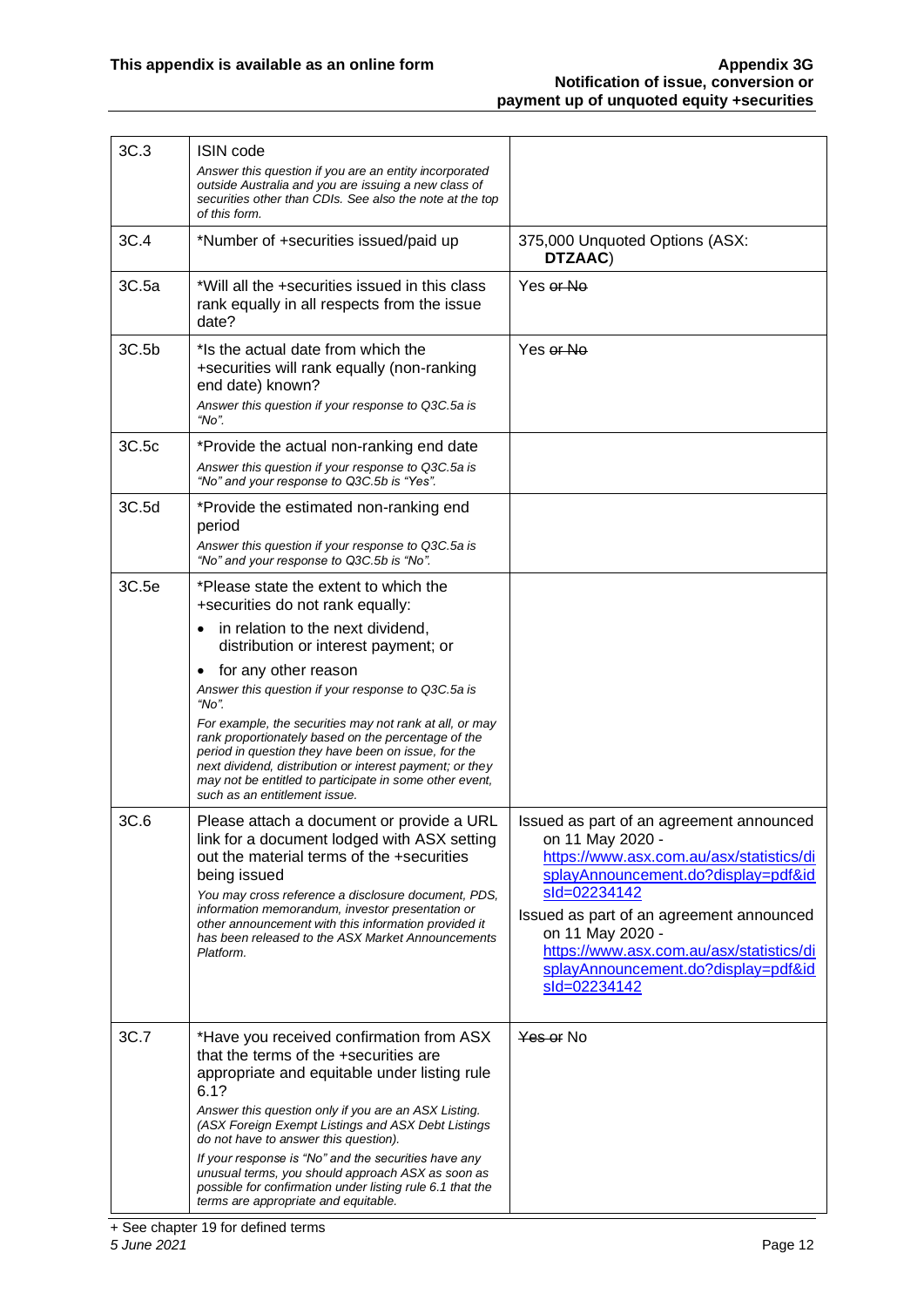| 3C.8a | Ordinary fully or partly paid shares/units details<br>Answer the questions in this section if you selected this security type in your response to Question 3B.2.                                                                                                                                                                                                                |                              |  |  |
|-------|---------------------------------------------------------------------------------------------------------------------------------------------------------------------------------------------------------------------------------------------------------------------------------------------------------------------------------------------------------------------------------|------------------------------|--|--|
|       | *+Security currency<br>This is the currency in which the face amount of an<br>issue is denominated. It will also typically be the<br>currency in which distributions are declared.                                                                                                                                                                                              | <b>AUD</b>                   |  |  |
|       | *Are there CDIs issued over the<br>+securities?                                                                                                                                                                                                                                                                                                                                 | Yes or No                    |  |  |
|       | *CDI ratio<br>Answer this question if you answered "Yes" to the<br>previous question. This is the ratio at which CDIs can<br>be transmuted into the underlying security (e.g. 4:1<br>means 4 CDIs represent 1 underlying security<br>whereas 1:4 means 1 CDI represents 4 underlying<br>securities).                                                                            | X:Y                          |  |  |
|       | *Is it a partly paid class of +security?                                                                                                                                                                                                                                                                                                                                        | Yes or No                    |  |  |
|       | *Paid up amount: unpaid amount<br>Answer this question if answered "Yes" to the<br>previous question.<br>The paid up amount represents the amount of                                                                                                                                                                                                                            | X:Y                          |  |  |
|       | application money and/or calls which have been paid<br>on any security considered 'partly paid'<br>The unpaid amount represents the unpaid or yet to be<br>called amount on any security considered 'partly<br>paid'.<br>The amounts should be provided per the security                                                                                                        |                              |  |  |
|       | currency (e.g. if the security currency is AUD, then the<br>paid up and unpaid amount per security in AUD).                                                                                                                                                                                                                                                                     |                              |  |  |
|       | *Is it a stapled +security?<br>This is a security class that comprises a number of<br>ordinary shares and/or ordinary units issued by<br>separate entities that are stapled together for the<br>purposes of trading.                                                                                                                                                            | Yes or No                    |  |  |
| 3C.8b | <b>Option details</b><br>Answer the questions in this section if you selected this security type in your response to Question 3B.2.                                                                                                                                                                                                                                             |                              |  |  |
|       | *+Security currency<br>This is the currency in which the exercise price is<br>payable.                                                                                                                                                                                                                                                                                          | <b>AUD</b>                   |  |  |
|       | *Exercise price<br>The price at which each option can be exercised and<br>convert into the underlying security. If there is no<br>exercise price please answer as \$0.00.<br>The exercise price should be provided per the<br>security currency (i.e. if the security currency is AUD,<br>the exercise price should be expressed in AUD).                                       | A\$0.048                     |  |  |
|       | *Expiry date<br>The date on which the options expire or terminate.                                                                                                                                                                                                                                                                                                              | 11 May 2023                  |  |  |
|       | *Details of the number and type of<br>+security (including its ASX security code if<br>the +security is quoted on or recorded by<br>ASX) that will be issued if an option is<br>exercised<br>For example, if the option can be exercised to receive<br>one fully paid ordinary share with ASX security code<br>ABC, please insert "One fully paid ordinary share<br>(ASX:ABC)". | <b>Ordinary Shares - DTZ</b> |  |  |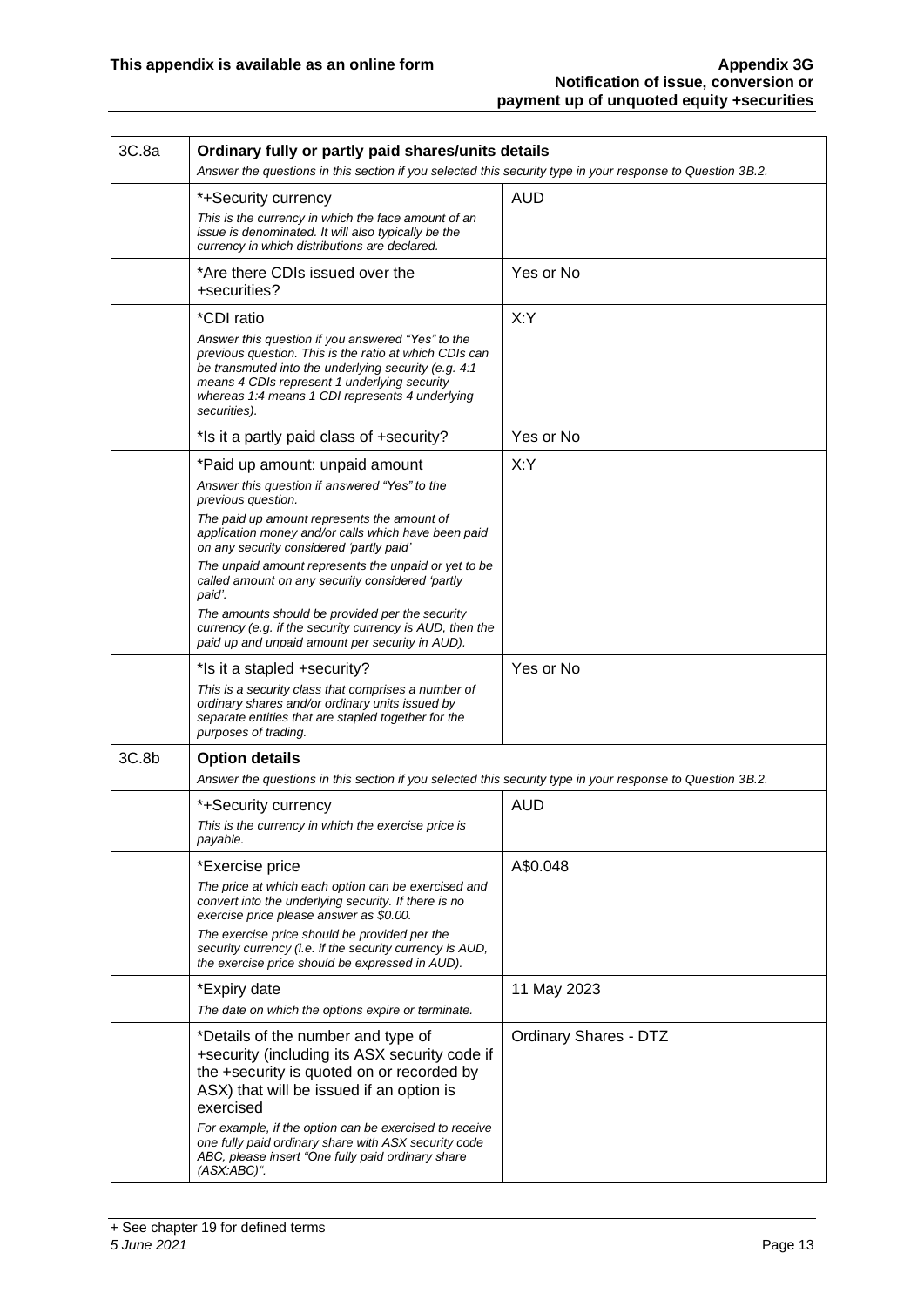| 3C.8c | Details of non-convertible +debt securities, +convertible debt securities, or<br>redeemable preference shares/units                                                                                      |                                        |  |  |  |
|-------|----------------------------------------------------------------------------------------------------------------------------------------------------------------------------------------------------------|----------------------------------------|--|--|--|
|       | Answer the questions in this section if you selected one of these security types in your response to Question<br>3B.2.                                                                                   |                                        |  |  |  |
|       | Refer to Guidance Note 34 and the "Guide to the Naming Conventions and Security Descriptions for ASX Quoted<br>Debt and Hybrid Securities" for further information on certain terms used in this section |                                        |  |  |  |
|       | *Type of +security                                                                                                                                                                                       | $\Box$<br>Simple corporate bond        |  |  |  |
|       | Select one item from the list                                                                                                                                                                            | Non-convertible note or bond<br>$\Box$ |  |  |  |
|       |                                                                                                                                                                                                          | Convertible note or bond<br>$\perp$    |  |  |  |
|       |                                                                                                                                                                                                          | Preference share/unit<br>П             |  |  |  |
|       |                                                                                                                                                                                                          | Capital note<br>ш                      |  |  |  |
|       |                                                                                                                                                                                                          | <b>Hybrid security</b><br>$\Box$       |  |  |  |
|       |                                                                                                                                                                                                          | Other<br>П                             |  |  |  |
|       | *+Security currency                                                                                                                                                                                      |                                        |  |  |  |
|       | This is the currency in which the face value of the<br>security is denominated. It will also typically be the<br>currency in which interest or distributions are paid.                                   |                                        |  |  |  |
|       | Face value                                                                                                                                                                                               |                                        |  |  |  |
|       | This is the principal amount of each security.                                                                                                                                                           |                                        |  |  |  |
|       | The face value should be provided per the security<br>currency (i.e. if security currency is AUD, then the<br>face value per security in AUD).                                                           |                                        |  |  |  |
|       | *Interest rate type                                                                                                                                                                                      | <b>Fixed rate</b><br>П.                |  |  |  |
|       | Select one item from the list                                                                                                                                                                            | <b>Floating rate</b><br>ப              |  |  |  |
|       | Select the appropriate interest rate type per the terms<br>of the security. Definitions for each type are provided                                                                                       | Indexed rate<br>$\Box$                 |  |  |  |
|       | in the Guide to the Naming Conventions and Security<br>Descriptions for ASX Quoted Debt and Hybrid                                                                                                       | Variable rate<br>П                     |  |  |  |
|       | <b>Securities</b>                                                                                                                                                                                        | Zero coupon/no interest<br>Ш           |  |  |  |
|       |                                                                                                                                                                                                          | Other<br>$\perp$                       |  |  |  |
|       | Frequency of coupon/interest payments                                                                                                                                                                    | Monthly<br>⊔                           |  |  |  |
|       | per year                                                                                                                                                                                                 | Quarterly<br>$\Box$                    |  |  |  |
|       | Select one item from the list.                                                                                                                                                                           | Semi-annual                            |  |  |  |
|       |                                                                                                                                                                                                          | Annual                                 |  |  |  |
|       |                                                                                                                                                                                                          | No coupon/interest payments            |  |  |  |
|       |                                                                                                                                                                                                          | Other<br>$\perp$                       |  |  |  |
|       | First interest payment date                                                                                                                                                                              |                                        |  |  |  |
|       | A response is not required if you have selected "No<br>coupon/interest payments" in response to the<br>question above on the frequency of coupon/interest<br>payments                                    |                                        |  |  |  |
|       | Interest rate per annum<br>Answer this question if the interest rate type is fixed.                                                                                                                      | % p.a.                                 |  |  |  |
|       | *Is the interest rate per annum estimated<br>at this time?<br>Answer this question if the interest rate type is fixed.                                                                                   | Yes or No                              |  |  |  |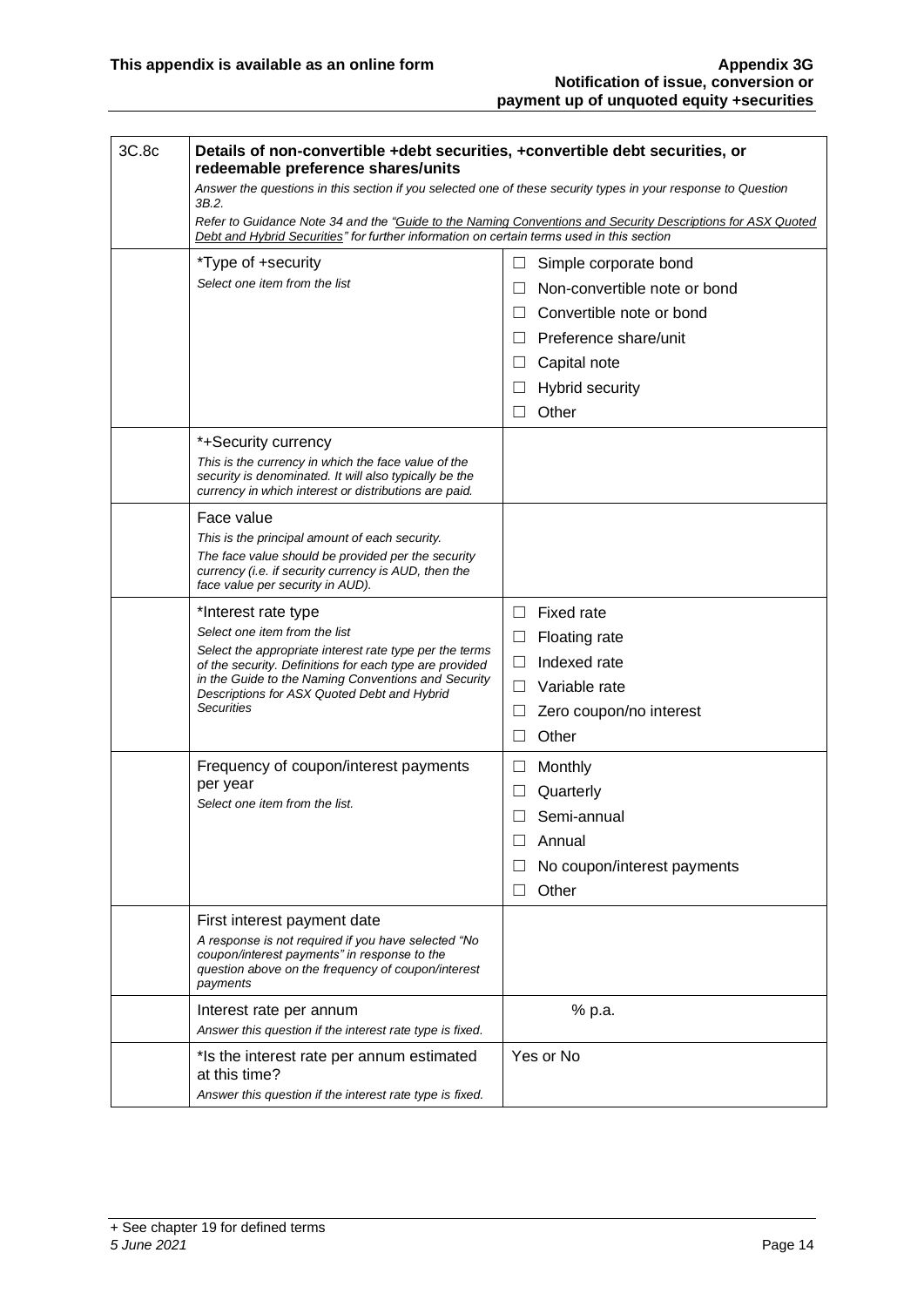| If the interest rate per annum is estimated,<br>then what is the date for this information to<br>be announced to the market (if known)<br>Answer this question if the interest rate type is fixed<br>and your response to the previous question is "Yes".<br>Answer "Unknown" if the date is not known at this<br>time.                                                                                                                                                                                                                                                                                                                                                      |                                                                                                                      |
|------------------------------------------------------------------------------------------------------------------------------------------------------------------------------------------------------------------------------------------------------------------------------------------------------------------------------------------------------------------------------------------------------------------------------------------------------------------------------------------------------------------------------------------------------------------------------------------------------------------------------------------------------------------------------|----------------------------------------------------------------------------------------------------------------------|
| *Does the interest rate include a reference<br>rate, base rate or market rate (e.g. BBSW<br>or CPI)?<br>Answer this question if the interest rate type is floating<br>or indexed                                                                                                                                                                                                                                                                                                                                                                                                                                                                                             | Yes or No                                                                                                            |
| *What is the reference rate, base rate or<br>market rate?<br>Answer this question if the interest rate type is floating<br>or indexed and your response to the previous<br>question is "Yes".                                                                                                                                                                                                                                                                                                                                                                                                                                                                                |                                                                                                                      |
| *Does the interest rate include a margin<br>above the reference rate, base rate or<br>market rate?<br>Answer this question if the interest rate type is floating<br>or indexed.                                                                                                                                                                                                                                                                                                                                                                                                                                                                                              | Yes or No                                                                                                            |
| *What is the margin above the reference<br>rate, base rate or market rate (expressed<br>as a percent per annum)<br>Answer this question if the interest rate type is floating<br>or indexed and your response to the previous<br>question is "Yes".                                                                                                                                                                                                                                                                                                                                                                                                                          | % p.a.                                                                                                               |
| *S128F of the Income Tax Assessment Act<br>status applicable to the +security<br>Select one item from the list<br>For financial products which are likely to give rise to a<br>payment to which s128F of the Income Tax<br>Assessment Act applies, ASX requests issuers to<br>confirm the s128F status of the security:<br>"s128F exempt" means interest payments are not<br>taxable to non-residents:<br>"Not s128F exempt" means interest payments are<br>٠<br>taxable to non-residents:<br>"s128F exemption status unknown" means the<br><i>issuer is unable to advise the status:</i><br>"Not applicable" means s128F is not applicable to<br>$\bullet$<br>this security | $\Box$ s128F exempt<br>$\Box$<br>Not s128F exempt<br>s128F exemption status unknown<br>⊔<br>Not applicable<br>$\Box$ |
| *Is the +security perpetual (i.e. no maturity<br>date)?                                                                                                                                                                                                                                                                                                                                                                                                                                                                                                                                                                                                                      | Yes or No                                                                                                            |
| *Maturity date<br>Answer this question if the security is not perpetual                                                                                                                                                                                                                                                                                                                                                                                                                                                                                                                                                                                                      |                                                                                                                      |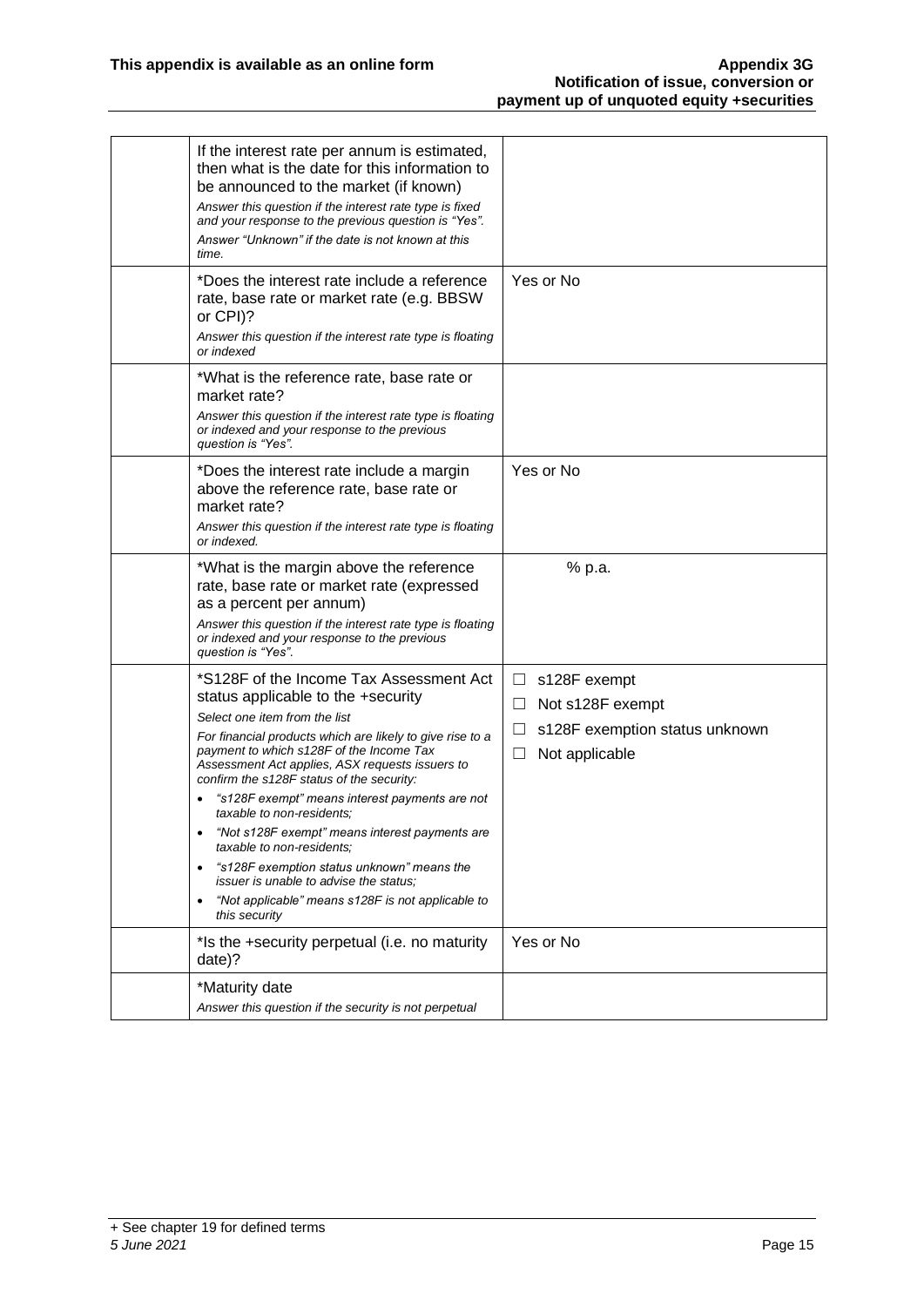|      | *Select other features applicable to the                                                                                                                                                                                                                                                                                                                                                                                                                          | $\Box$ Simple          |
|------|-------------------------------------------------------------------------------------------------------------------------------------------------------------------------------------------------------------------------------------------------------------------------------------------------------------------------------------------------------------------------------------------------------------------------------------------------------------------|------------------------|
|      | +security<br>Up to 4 features can be selected. Further information                                                                                                                                                                                                                                                                                                                                                                                                | Subordinated<br>$\Box$ |
|      | is available in the Guide to the Naming Conventions                                                                                                                                                                                                                                                                                                                                                                                                               | Secured<br>$\Box$      |
|      | and Security Descriptions for ASX Quoted Debt and<br><b>Hybrid Securities.</b>                                                                                                                                                                                                                                                                                                                                                                                    | Converting<br>$\Box$   |
|      |                                                                                                                                                                                                                                                                                                                                                                                                                                                                   | Convertible<br>$\Box$  |
|      |                                                                                                                                                                                                                                                                                                                                                                                                                                                                   | Transformable<br>П     |
|      |                                                                                                                                                                                                                                                                                                                                                                                                                                                                   | Exchangeable<br>$\Box$ |
|      |                                                                                                                                                                                                                                                                                                                                                                                                                                                                   | $\Box$ Cumulative      |
|      |                                                                                                                                                                                                                                                                                                                                                                                                                                                                   | □ Non-Cumulative       |
|      |                                                                                                                                                                                                                                                                                                                                                                                                                                                                   | $\Box$ Redeemable      |
|      |                                                                                                                                                                                                                                                                                                                                                                                                                                                                   | $\Box$ Extendable      |
|      |                                                                                                                                                                                                                                                                                                                                                                                                                                                                   | $\Box$ Reset           |
|      |                                                                                                                                                                                                                                                                                                                                                                                                                                                                   | $\Box$<br>Step-Down    |
|      |                                                                                                                                                                                                                                                                                                                                                                                                                                                                   | Step-Up<br>$\Box$      |
|      |                                                                                                                                                                                                                                                                                                                                                                                                                                                                   | Stapled<br>$\Box$      |
|      |                                                                                                                                                                                                                                                                                                                                                                                                                                                                   | None of the above<br>П |
|      | *Is there a first trigger date on which a right<br>of conversion, redemption, call or put can<br>be exercised (whichever is first)?                                                                                                                                                                                                                                                                                                                               | Yes or No              |
|      | *If yes, what is the first trigger date<br>Answer this question if your response to the previous<br>question is "Yes".                                                                                                                                                                                                                                                                                                                                            |                        |
|      | Details of the number and type of +security<br>(including its ASX security code if the<br>+security is quoted on ASX) that will be<br>issued if the securities to be quoted are<br>converted, transformed or exchanged<br>Answer this question if the security features include<br>"converting", "convertible", "transformable" or<br>"exchangeable".<br>For example, if the security can be converted into<br>1,000 fully paid ordinary shares with ASX security |                        |
|      | code ABC, please insert "1,000 fully paid ordinary<br>shares (ASX:ABC)".                                                                                                                                                                                                                                                                                                                                                                                          |                        |
| 3C.9 | Any other information the entity wishes to<br>provide about the +securities the subject of<br>this notification                                                                                                                                                                                                                                                                                                                                                   |                        |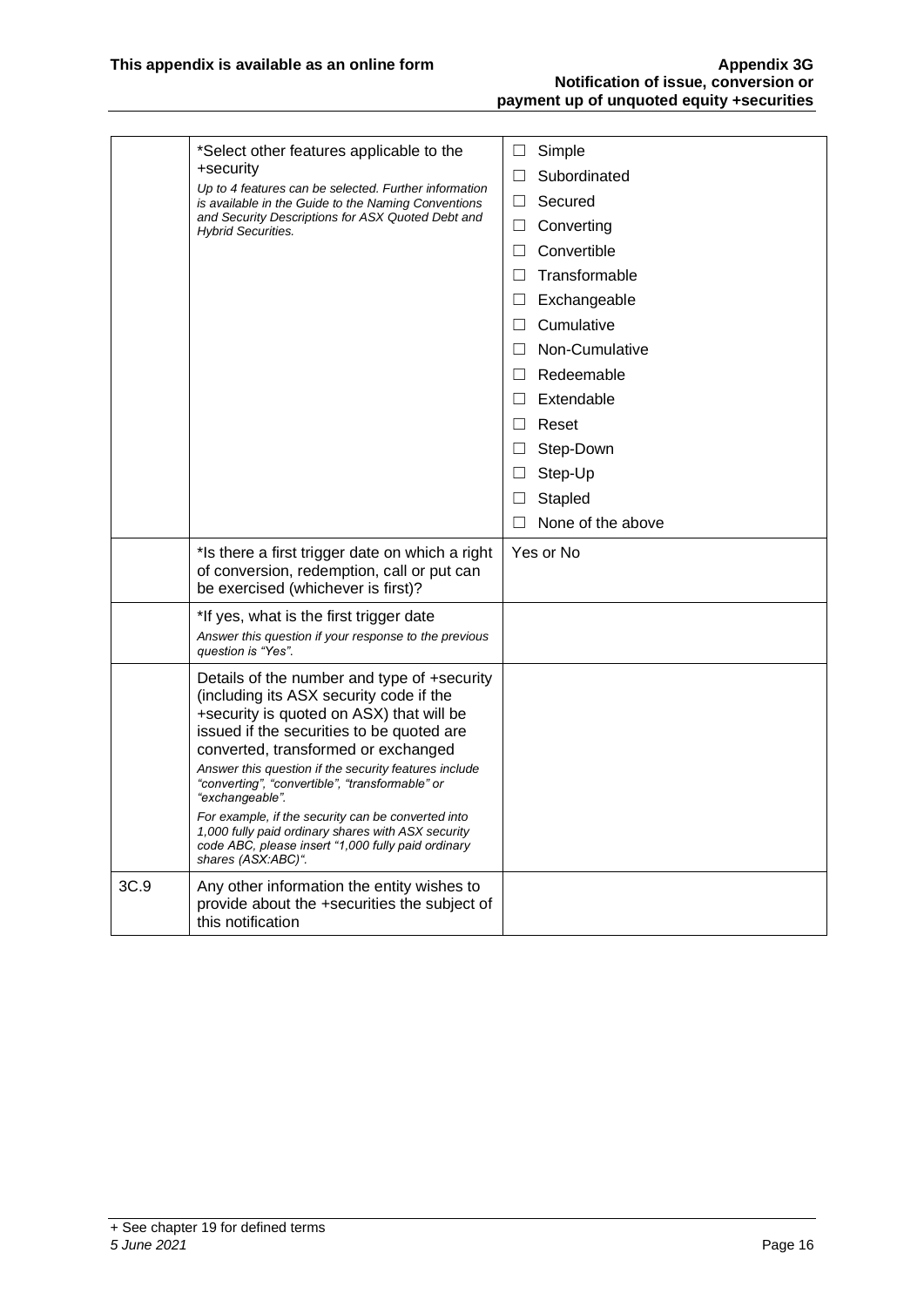### Part 4 –+Securities on issue

Following the issue, conversion or payment up of the +securities the subject of this application, the issued +securities of the entity will comprise:

*Note: the figures provided in the table below are used to calculate part of the total market capitalisation of the entity published by ASX from time to time. Please make sure you include in the table each class of security issued by the entity. Restricted securities should be included in table 4.2.*

| 4.1                                | Quoted +Securities (Total number of each +class of +securities issued and quoted on ASX) |  |  |  |
|------------------------------------|------------------------------------------------------------------------------------------|--|--|--|
| *ASX security code and description | *Total number of +securities on issue                                                    |  |  |  |
| ASX Code: DTZ                      | 439,284,704 Ordinary Shares                                                              |  |  |  |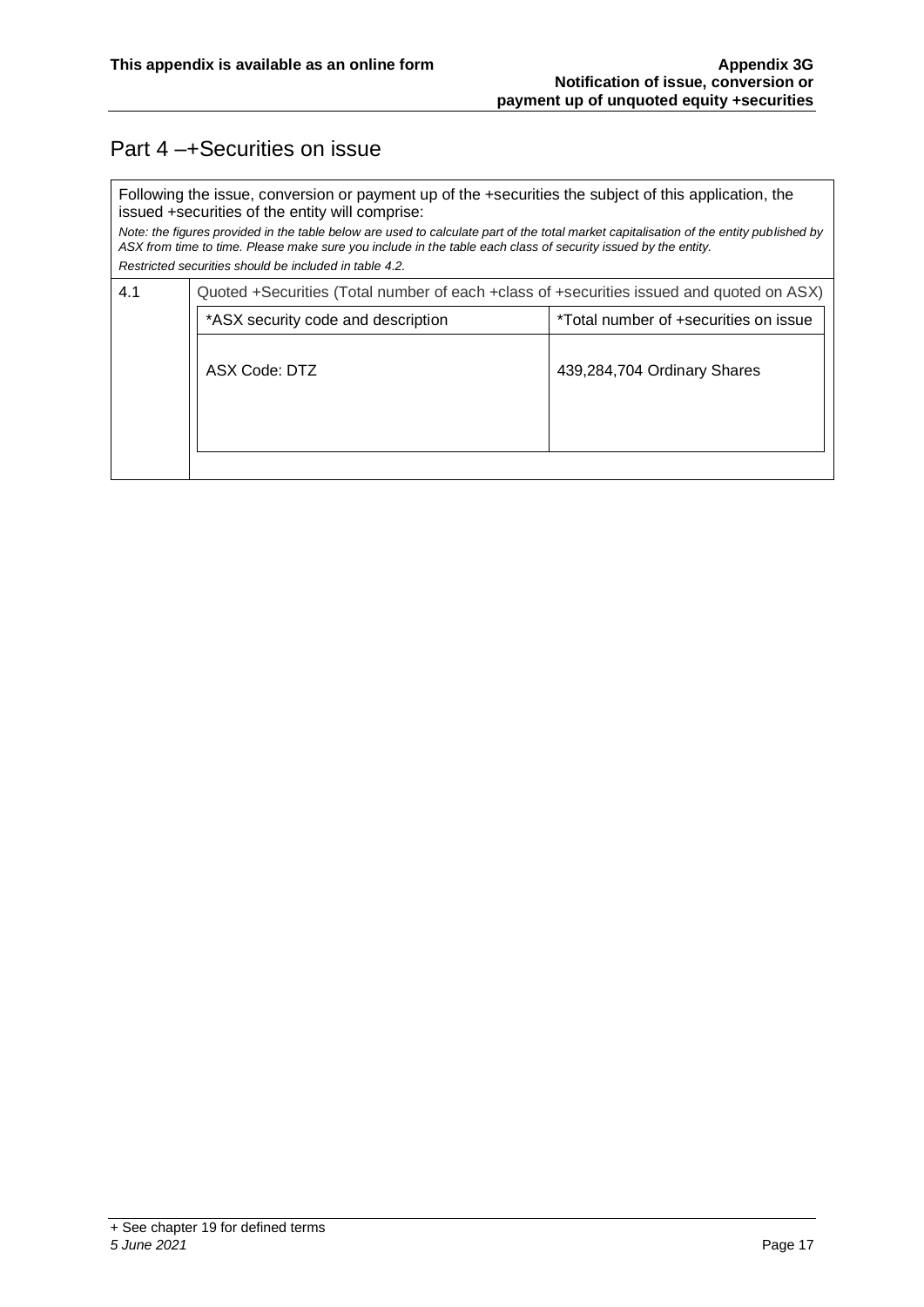| 4.2 | ASX)                               |                          |                    |                                    | Unquoted +Securities (Total number of each +class of +securities issued but not quoted on |
|-----|------------------------------------|--------------------------|--------------------|------------------------------------|-------------------------------------------------------------------------------------------|
|     | *ASX security code and description |                          |                    |                                    | *Total number of +securities on issue                                                     |
|     |                                    |                          |                    | <b>Number of</b><br><b>Options</b> |                                                                                           |
|     | <b>Exercise</b><br>price           | <b>Exercise</b><br>price | <b>Expiry date</b> |                                    |                                                                                           |
|     | Unquoted<br>Options                | \$0.09                   | 17/6/2022          | 4,629,630                          | <b>DTZAJ</b>                                                                              |
|     | Unquoted<br>Options                | \$0.09                   | 10/9/2022          | 4,629,630                          | <b>DTZAP</b>                                                                              |
|     | Unquoted<br>Options                | \$0.30                   | 16/10/2022         | 400,000                            | <b>DTZAU</b>                                                                              |
|     | Unquoted<br>Options                | \$0.00                   | 4/12/2022          | 1,000,000                          | <b>DTZAX</b>                                                                              |
|     | Unquoted<br>Options                | \$0.07                   | 31/12/2022         | 1,085,000                          | <b>DTZAY</b>                                                                              |
|     | Unquoted<br>Options                | \$0.20                   | 31/12/2023         | 1,250,000                          | <b>DTZAAB</b>                                                                             |
|     | Unquoted<br>Options                | \$0.12                   | 31/12/2022         | 1,250,000                          | <b>DTZAZ</b>                                                                              |
|     | Unquoted<br>Options                | \$0.12                   | 31/12/2022         | 1,250,000                          | <b>DTZAAA</b>                                                                             |
|     | Unquoted<br>Options                | \$0.12                   | 31/12/2022         | 500,000                            | <b>DTZAN</b>                                                                              |
|     | Unquoted<br>Options                | \$0.15                   | 31/12/2022         | 500,000                            | <b>DTZAO</b>                                                                              |
|     | <b>Unquoted</b><br><b>Options</b>  | \$0.048                  | 11/5/2023          | 750,000                            | <b>DTZAAC</b>                                                                             |
|     | Unquoted<br>Options                | \$0.38                   | 19/10/2023         | 5,000,000                          | <b>DTZAQ</b>                                                                              |
|     | Unquoted<br>Options                | \$0.25                   | 25/11/2023         | 4,000,000                          | <b>DTZAAG</b>                                                                             |
|     | Unquoted<br>Options                | \$0.23                   | 4/8/2023           | 1,500,000                          | <b>DTZAAH</b>                                                                             |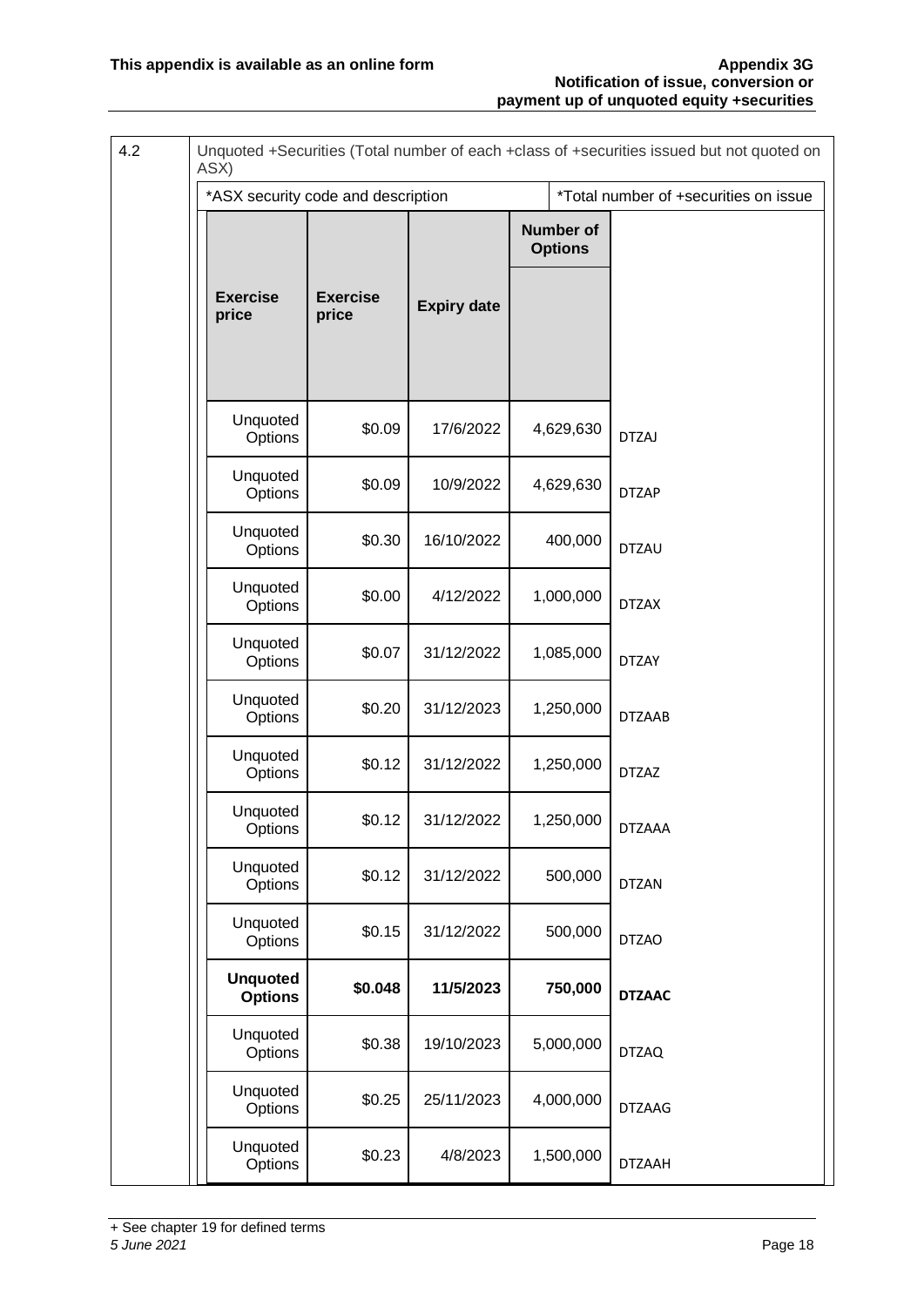|                     |        | <b>TOTAL</b> | 31,544,260 |               |
|---------------------|--------|--------------|------------|---------------|
|                     |        |              |            |               |
| Unquoted<br>Options | \$0.20 | 10/7/2024    | 250,000    | <b>DTZAAF</b> |
| Unquoted<br>Options | \$0.20 | 31/12/2023   | 3,550,000  | <b>DTZAS</b>  |

### Part 5 – Other Listing Rule requirements

*The questions in this Part should only be answered if you are an ASX Listing (ASX Foreign Exempt Listings and ASX Debt Listings do not need to complete this Part) and your response to Q2.1 is:*

- *"Securities issued under a dividend or distribution plan that are not quoted, and are not intended to be quoted, on ASX";* - *"Securities issued under an employee incentive scheme that are subject to a restriction on transfer and are not being*
- *quoted on ASX until the restriction ends" or "Other securities issued under an employee incentive scheme that are not intended to be quoted on ASX"; or*
- *"Other"*

*Note that if your response to Q2.1 is "Securities issued as part of a transaction or transactions previously announced to the market in an Appendix 3B that are not quoted, and are not intended to be quoted, on ASX", it is assumed that you will have provided the information referred to in this Part in the Appendix 3B.*

| Question<br>No. | Question                                                                                                                                                                                                                                                                                                                                                                                                                                                                                                                                                                                                                               | <b>Answer</b>  |
|-----------------|----------------------------------------------------------------------------------------------------------------------------------------------------------------------------------------------------------------------------------------------------------------------------------------------------------------------------------------------------------------------------------------------------------------------------------------------------------------------------------------------------------------------------------------------------------------------------------------------------------------------------------------|----------------|
| 5.1             | *Were the +securities issued under an<br>exception in Listing Rule 7.2 and therefore<br>the issue did not need any security holder<br>approval under Listing Rule 7.1?                                                                                                                                                                                                                                                                                                                                                                                                                                                                 | Yes or No      |
| 5.1a            | Enter the number of the applicable<br>exception in Listing Rule 7.2<br>Note this should be a number between 1 and 17.                                                                                                                                                                                                                                                                                                                                                                                                                                                                                                                  |                |
| 5.1a.1          | *Does the +dividend or distribution plan<br>meet the requirement of listing rule 7.2<br>exception 4 that it does not impose a limit<br>on participation?                                                                                                                                                                                                                                                                                                                                                                                                                                                                               | Yes or No      |
|                 | Answer this question if your response to Q5.1 is "Yes"<br>and your response to Q5.1a is "4".                                                                                                                                                                                                                                                                                                                                                                                                                                                                                                                                           |                |
|                 | Note: Exception 4 only applies where security holders<br>are able to elect to receive all of their dividend or<br>distribution as securities. For example, Exception 4<br>would not apply in the following circumstances: 1) The<br>entity has specified a dollar limit on the level of<br>participation e.g. security holders can only participate<br>to a maximum value of \$x in respect of their<br>entitlement, or 2) The entity has specified a maximum<br>number of securities that can participate in the plan<br>e.g. security holders can only receive securities in lieu<br>of dividend payable for x number of securities. |                |
| 5.2             | *Has the entity obtained, or is it obtaining,<br>+security holder approval for the issue<br>under listing rule 7.1?<br>Answer this question if the response to Q5.1 is "No".                                                                                                                                                                                                                                                                                                                                                                                                                                                           | Yes or No      |
| 5.2a            | *Date of meeting or proposed meeting to<br>approve the issue under listing rule 7.1<br>Answer this question if the response to Q5.1 is "No"<br>and the response to Q5.2 is "Yes".                                                                                                                                                                                                                                                                                                                                                                                                                                                      | 29 August 2021 |